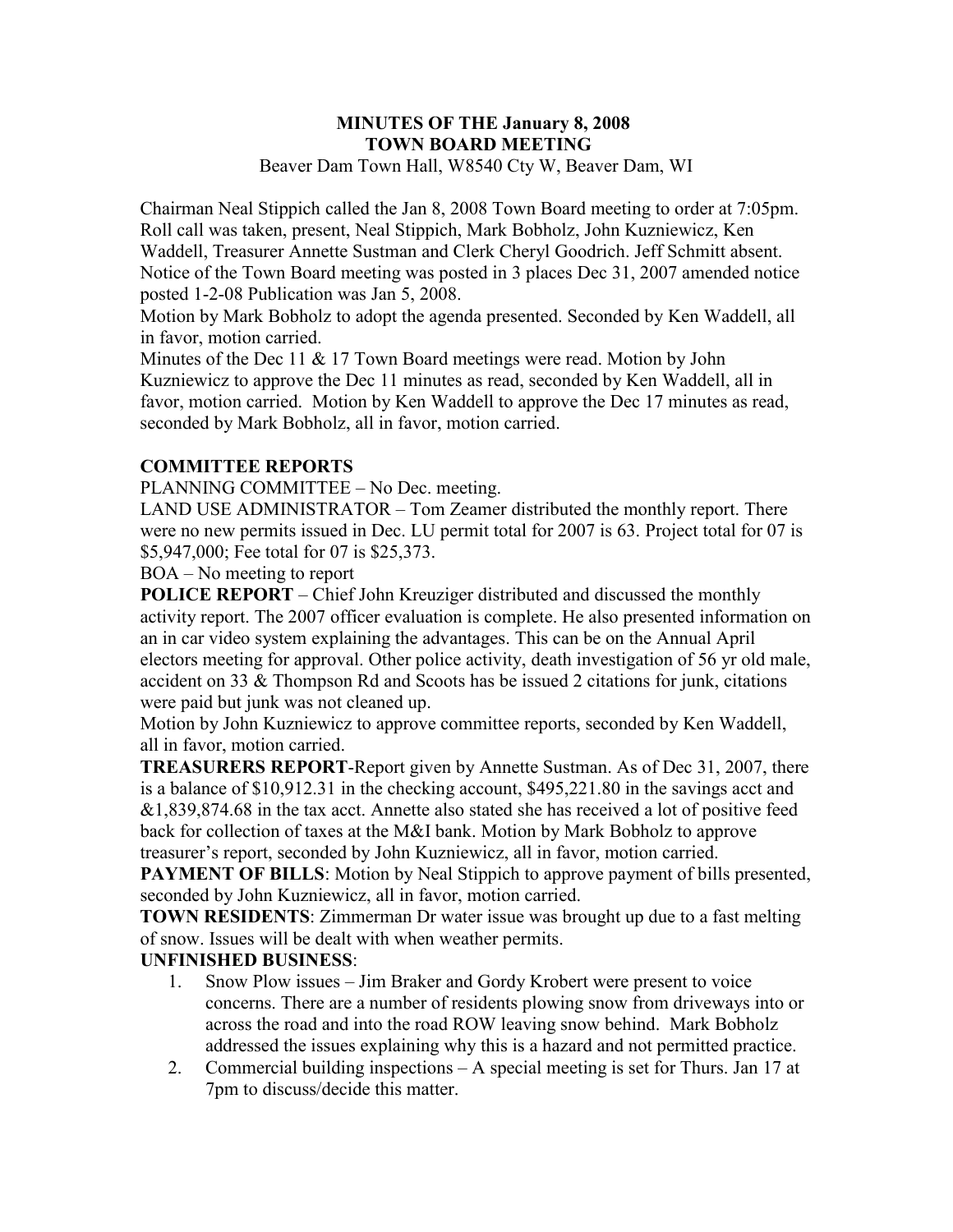- 3. Property Maintenance This topic will also be included in the Jan 17 meeting.
- 4. Harmsen road case There has been no correspondence from the attorneys. Motion by John Kuzniewicz to postpone discussion until correspondence is received from the attorneys. Motion seconded by Mark Bobholz, all in favor, motion carried.

#### **NEW BUSINESS**:

- 1. Dog Control Bids were received from Richard Moldenhauer and the Dodge county Humane Society. Motion by John Kuzniewicz to contract with the DC Humane Soc. Option #2, per animal charge, dogs only. Motion seconded by Ken Waddell, all in favor, motion carried.
- 2. Comprehensive Plan Dean Perlick did a presentation on updating the Town Comprehensive Plan. What are the Towns intentions? He could review make recommendation, provide updates in the plan and maps and take care of the plan distribution, with a cost estimate of \$3000-\$5000. Motion by Neal Stippich for the Town Board, Planning committee and Board of Appeals to meet and review plan for possible updates. Motion seconded by John Kuzniewicz, all in favor, motion carried.

Motion by Mark Bobholz to amend the payment of bills to include payment of \$87,046.59 to Capital City for the new truck. Motion seconded by John Kuzniewicz, all in favor, motion carried.

**CLERKS REPORT** – Operators License applied for by Katrina Kienast. Motion by John Kuzniewicz to approve operator's license pending completed and approved background check. Motion second by Ken Waddell, all in favor, motion carried. Other correspondence received by the clerk is as follows: Letter from Lisa Jones and Polly Dake, dba Canine Solutions, offering their services as Humane Officers; Public Service commission notice of investigation; Town/County meeting agenda for Wed, Jan 23, 7pm; reminder of the WTA Capital Day, Wed, Feb 13; Foreclosure of Scoots is complete, final hearing is Jan 9 it will be turned over to the Bank; ATC 10 system update; letter/invoice from Ronald Warmka for plowing dead end part of s Center St Rd. This is not a town road but a private shared drive. Since reconstruction of Hwy S it is now in the County Right of Way. Mark Bobholz spoke with the county, they are investigating. No action by the town will be taken at this time.

**CHAIRMAN/SUPERVISORS CORRESPONDENCE AND INFO** - Information received by the chairman & supervisors is as follows: From Mark Bobholz, Ollinger Rd edge is cracking and breaking up and a reminder that xmas tree pick up will be Friday, Jan 18, 1 tree per house, Mark will get it on the radio and clerk noticed paper. From John Kuzniewicz, reminder of the WTA District meeting and Town board cannot authorize or set pay for hired elected officials, this will be on the Annual meeting agenda. From Neal Stippich, WisLine sessions for the Planning committee; WTA meeting Wed, Jan 16, 8pm; 08 GTA is \$113,937; Consent form for the Adams-Columbia Electric Coop to be signed by board members; Hwy 151 bypass meeting on Thurs, Jan 10, 1pm at City Hall. Report from BD Fire Chief on upgrading the EMS service.

Motion by Mark Bobholz to adjourn, second by John Kuzniewicz, all in favor, motion carried.

Meeting adjourned 9:15p.m.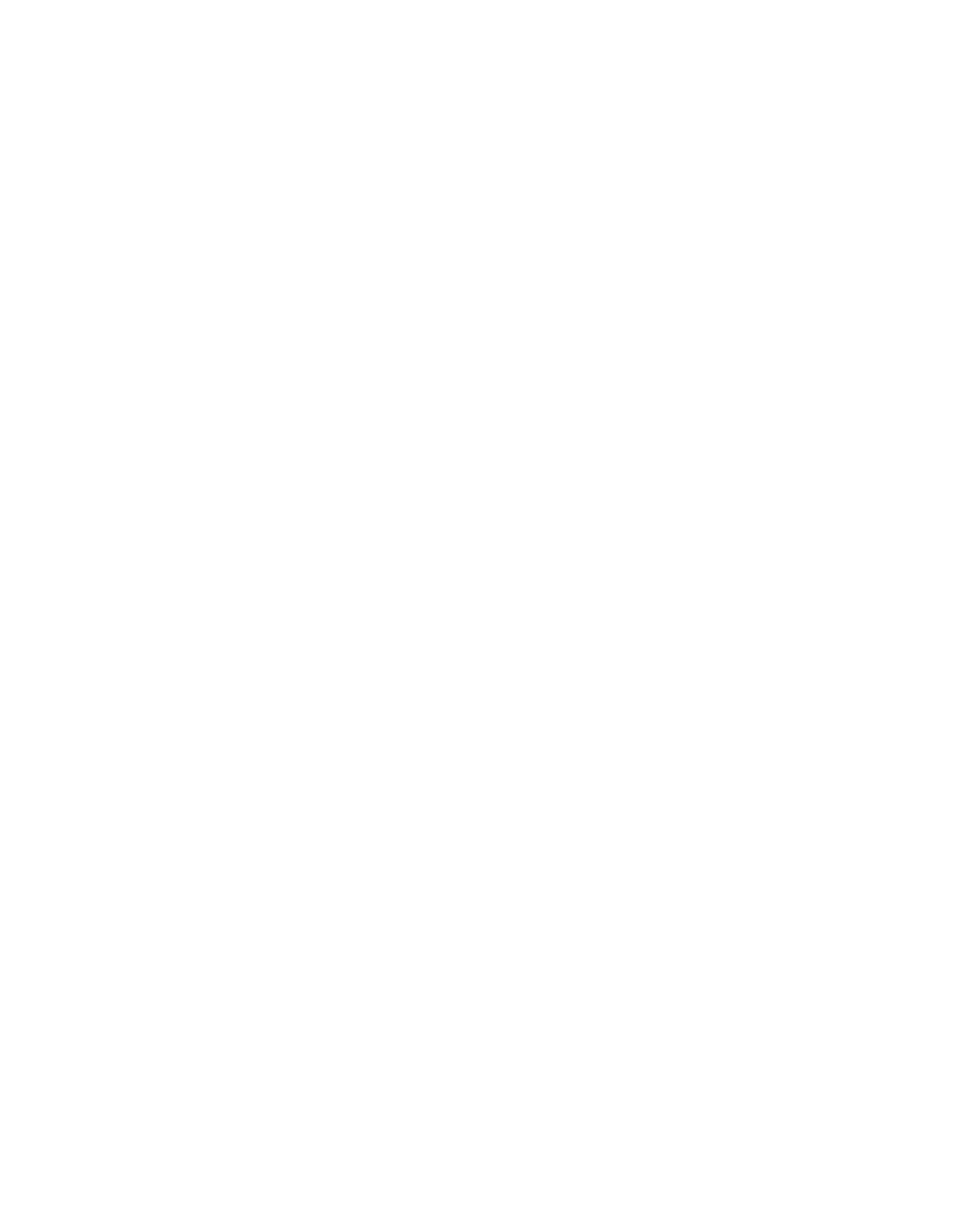#### **MINUTES OF THE February 12, 2008 TOWN BOARD MEETING**  Beaver Dam Town Hall, W8540 Cty W, Beaver Dam, WI

Chairman Neal Stippich called the Feb 12, 2008 Town Board meeting to order at 7:00pm. Roll call was taken, present, Neal Stippich, John Kuzniewicz, Ken Waddell, Treasurer Annette Sustman and Clerk Cheryl Goodrich. Jeff Schmitt and Mark Bobholz absent. Notice of the Town Board meeting was posted in 3 places Feb 5, Publication Feb 8, 2008. Motion by Ken Waddell to adopt the agenda presented. Seconded by John Kuzniewicz, all in favor, motion carried.

Minutes of the Jan 8 meeting were read. Motion by Ken Waddell to approve minutes as read, seconded by John Kuzniewicz all in favor, motion carried.

### **COMMITTEE REPORTS**

PLANNING COMMITTEE – Al Matuszeski read the minutes from Jan 14 meeting. LAND USE ADMINISTRATOR – Tom Zeamer distributed the monthly report. There were 2 remodels with permit fees total of \$389. Tom also distributed a new Land Use Permit form for review.

BOA – No meeting to report

**POLICE REPORT** – Chief John Kreuziger distributed and discussed the monthly activity report.

Motion by John Kuzniewicz to approve committee reports, second by Ken Waddell, all in favor, motion carried.

**TREASURERS REPORT**-Report given by Annette Sustman. As of Jan 31, 2008, there is a balance of \$10,348.93 in the checking account, \$252,020.45 in the savings acct and & \$1,407,310.41 in the tax acct. Motion by John Kuzniewicz to approve treasurer's report, seconded by Ken Waddell, all in favor, motion carried.

**PAYMENT OF BILLS:** Motion by Neal Stippich to approve payment of bills presented, seconded by Ken Waddell, all in favor, motion carried.

**TOWN RESIDENTS**: Brian Pfitzinger presented his campaign for Judge in the April elections.

## **UNFINISHED BUSINESS**: None

## **NEW BUSINESS**:

- 1. Cty S Private drive in county right of way Neal Stippich has a map showing driveway in the county right of way. Motion by Neal Stippich to table until further information is available.
- 2. Truck Radio's upgrading is needed and needs to be a budgeted item. Motion by John Kuzniewicz to have Mark Bobholz get cost estimates for upgrading and have information available at budget time.
- 3. Snow removal budget Clerk presented budget for snow for Dec 07 and Jan/Feb 08.

**CLERKS REPORT** – Operators License applied for by Lindsay Mueller. Motion by Neal Stippich to approve operator's license, second by John Kuzniewicz , all in favor, motion carried. Other correspondence received by the clerk is as follows: Letter on US Hwy 151 Improvements to be discussed at Jan 24 Informational meeting. Letter received after Jan. meeting; WTA/UTC meeting minutes from Jan 9 meeting.

**CHAIRMAN/SUPERVISORS CORRESPONDENCE AND INFO** - Information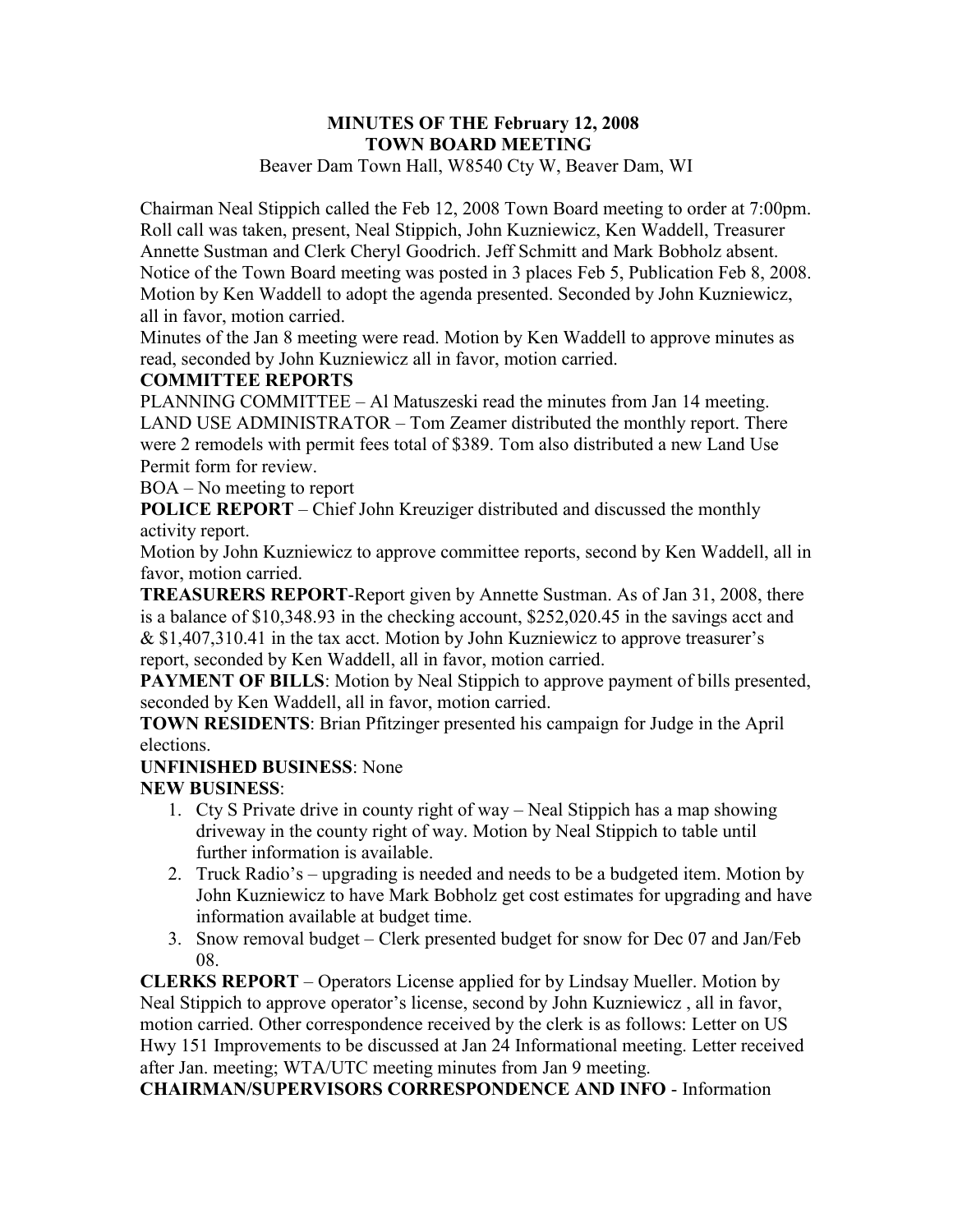received by the chairman & supervisors is as follows: District meeting Feb. 23 in Ripon, attending are Neal Stippich, John Kuzniewicz and Ken Waddell; Letter from County Sherriff's Dept to join the E911 system. Drumlin Land Trust meeting Feb 14 in Watertown; MSA – trenchless Tech meeting, Feb 20 in Madison; Chamber Network Breakfast March 11, 7:30am at Rogers Cinema; WI DOT has Fed funding 2009-2011 for bike/pedestrian traffic, application deadline is April 19; Dodge County Land Resources Dept meeting 3-17-08 at 7:30pm; Letter of notice resignation of Russell Kottke from the BD Fire & Rescue Assoc. Committee, request to Town of BD to make a recommendation to Jack Hankes of a person to replace Russ Kottke. Neal Stippich nominates John Kuznieiwcz. John agreed. Thank You from Capital City; Hwy 151 resurfacing from RR tracks on the north to RR tracks on the south end, 12 bridges and new interchange in 2012; Semi's parking on Hemlock and A while waiting to get into the distribution center; BD Fire Dept EMS proposal; brochure on Road Maintenance workshops/programs. Neal is meeting with Dan P on ordinances and a storm water ordinance..

Reminder from John Kuzniewicz of Fire Assoc meeting the third Thursday of Feb. Motion by Ken Waddell to adjourn, second by John Kuzniewicz, all in favor, motion carried.

Meeting adjourned 8:30p.m.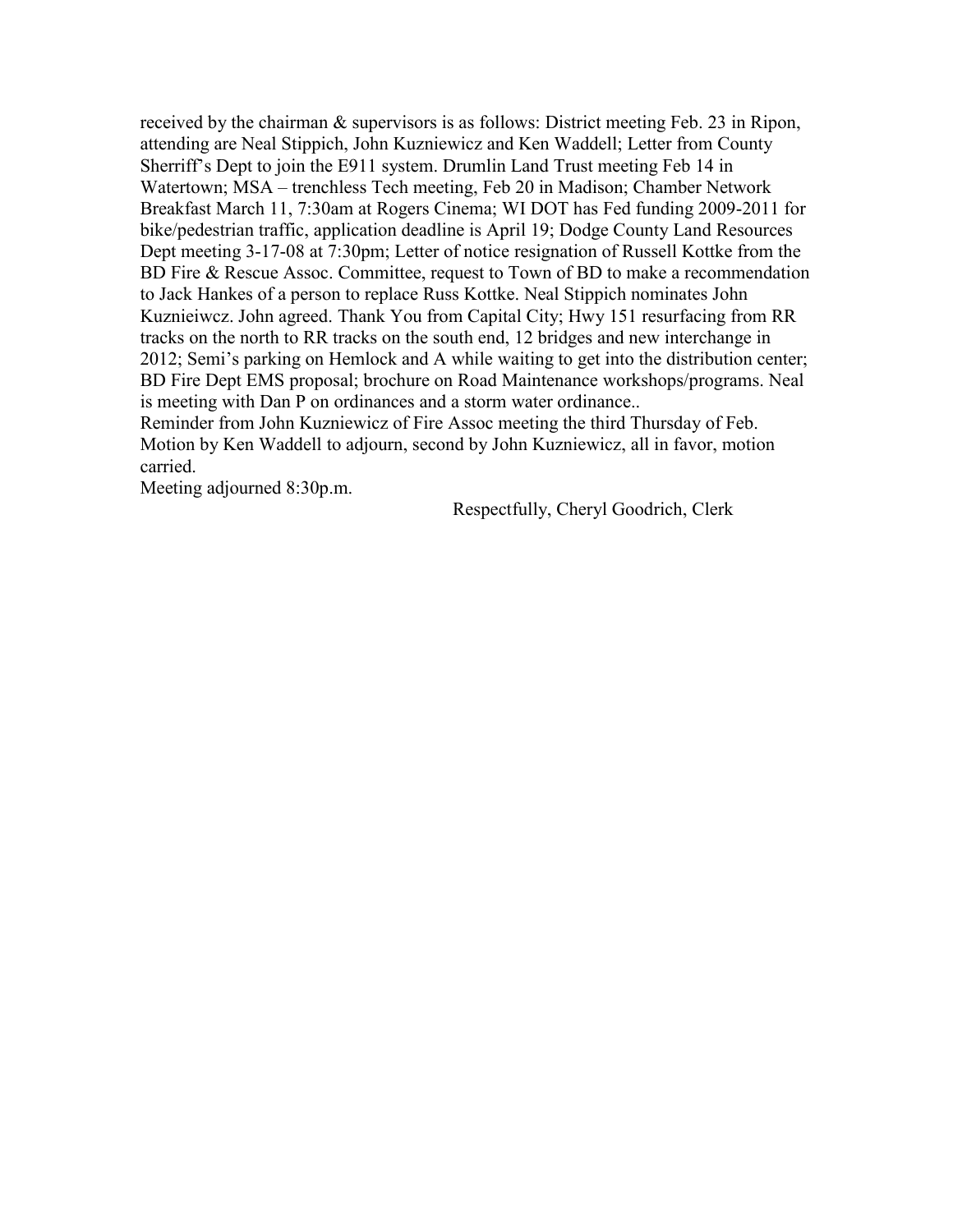#### **MINUTES OF THE March 11, 2008 TOWN BOARD MEETING**  Beaver Dam Town Hall, W8540 Cty W, Beaver Dam, WI

Chairman Neal Stippich called the March 11, 2008 Town Board meeting to order at 7:00pm. Roll call was taken, present, Neal Stippich, John Kuzniewicz, Jeff Schmitt, Mark Bobholz, Treasurer Annette Sustman and Clerk Cheryl Goodrich. Ken Waddell arriving at 7:30pm

Notice of the Town Board meeting was posted in 3 places March 5, Published March 7, 2008.

Motion by Mark Bobholz to adopt the agenda presented. Seconded by Jeff Schmitt, all in favor, motion carried.

Minutes of the Feb 12 meeting were read. Statements on items in the minutes from Neal Stippich, the Land use form need approval from the Planning Committee, Old J is also in the Cty ROW but is considers by the county to be a town road. Peter Thompson said residents on S Center Rd need to pursue the issue with the county. The DOT is looking into making Hwy 151 into a freeway and Dan P will get shots on Parkway after the snow is gone, for the storm water issue. Motion by Mark Bobholz to approve minutes as read, seconded by John Kuzniewicz all in favor, motion carried.

#### **COMMITTEE REPORTS**

PLANNING COMMITTEE – No Feb meeting.

LAND USE ADMINISTRATOR – Tom Zeamer distributed the monthly report. There was 1 permit issued for WI Motorsports Raceway, with a fee of \$125.

BOA – Jeff Schmitt reported on the Feb 27 meeting. A variance was granted for a new billboard on Hwy 33E.

**POLICE REPORT** – Chief John Kreuziger distributed and discussed the monthly activity report. Chief Kreuziger is in the process of updating the policy book. A case of sexual assault of an 8 & 10 yr old was handled this month in the Township. The Crime Information bureau did their audit of Town warrants. A code of Ethic was signed by Town officers and hung in the Town Hall and the PT position will be filled as of May 1 with a new PT officer. Jeff Schmitt commended Chief Kreuziger on his professionalism. Motion by Jeff Schmitt to approve committee reports, second by John Kuzniewicz, all in favor, motion carried.

**TREASURERS REPORT**-Report given by Annette Sustman. As of Feb 29, 2008, there is a balance of \$50,865.72 in the checking account, \$150,660.12 in the savings acct and & \$310,018.55 in the tax acct.

Motion by John Kuzniewicz to approve treasurer's report, seconded by Mark Bobholz, all in favor, motion carried.

**PAYMENT OF BILLS:** Motion by Neal Stippich to approve payment of bills presented, seconded by Ken Waddell, all in favor, motion carried.

## **TOWN RESIDENTS**: None

## **UNFINISHED BUSINESS**:

1. Truck Radios – The FCC is eliminating the analog systems of communications and going to narrow band digital. Mark Bobholz is aware of 2 Kenwood digital radios available for \$150 each vs \$500-700 new.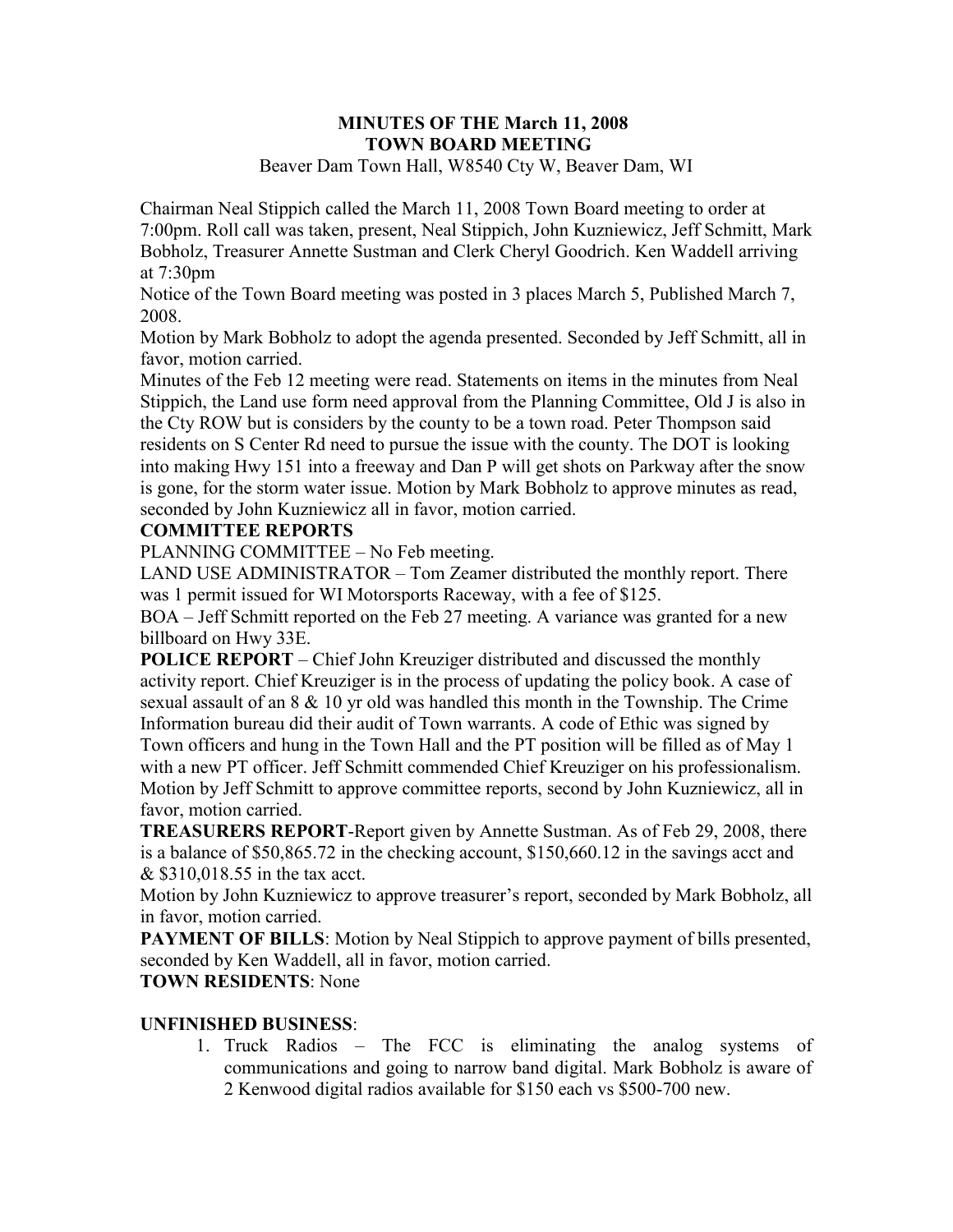Motion by Neal Stippich to buy the 2 used Kenwood radios now and get 2 more as they become available. Motion seconded by John Kuzniewicz, all in favor, motion carried.

#### **NEW BUSINESS**:

1. BD Fire Assoc – Funding for the new ambulance service training would be divided 77%from the city and 23% from the Towns. The fire rating has changed and should drop personal insurance up to 10%. Motion by Neal Stippich to direct Jeff Schmitt to prepare a directive resolution for the Fire Association to use local businesses for repairs on the fire trucks. Motion seconded by John Kuzniewicz, all in favor, motion carried.

2. Salt Storage facility – After discussion, the board will meet 4:00pm, Thursday to decide size and placement of a salt storage facility.

3. Resolution #1-2008 – Local Govt Property Ins Fund – Motion by John Kuzniewicz to adopt Resolution #1-2008. Motion seconded by Jeff Schmitt, all in favor, motion carried.

4. Dumpster dated – Spring dates will be April 19 and May 17 from 8am-12pm

5. Road Inspections – April 12

6. Annual meeting – The Town Annual meeting will be April 8, 7pm and the monthly TB meeting will be April 9, 7pm.

**CLERKS REPORT** – No Operators License. Information received by the clerk is as follows: WI Dept of Commerce conditional approval for Bonlender Storage on Nova Pass; letters from the DC Planning stating approval of rezoning for Boode, Tetzlaff and Gempler; Program for local Govt's and the public on preservation of farm land at the Watertown Sr Center March 25<sup>th,</sup> 7pm and March 26, 8:30am.; WTA/UTC minutes from Feb 13; WTA/UTC meeting date of April 19, 8:30am, at the Ramada in Fond Du Lac, on new laws that will impact local govt and the concept of regionalism, advance reservations needed; Tool & Equip Show, April 10, 4-9pm Fond Du Lac; Baxter & Woodman Municipal News; An application for business VISA. Town declines.

**CHAIRMAN/SUPERVISORS CORRESPONDENCE AND INFO** - Information received by the chairman & supervisors is as follows: Mark Bobholz stated there may be funding available for reimbursement for snow emergency, he will check into it further; notice of a road maintenance seminar in Pewaukee; Lola Court is not yet approved as a town road, has not and will not be plowed; AT&T will be offering video services in the town soon; Cty Plann Comm/Cromheecke rezoning, 3/17/08, 7:30pm; Omni offering to review and make proposals on the Comp Plan. Motion by Jeff Schmitt to have Neal Stippich send a Comp Plan to Omni for review and proposal and Act 9 plan, motion seconded by Ken Waddell, all in favor, motion carried.

Motion by Mark Bobholz to adjourn, second by Ken Waddell, all in favor, motion carried.

Meeting adjourned 9:15p.m.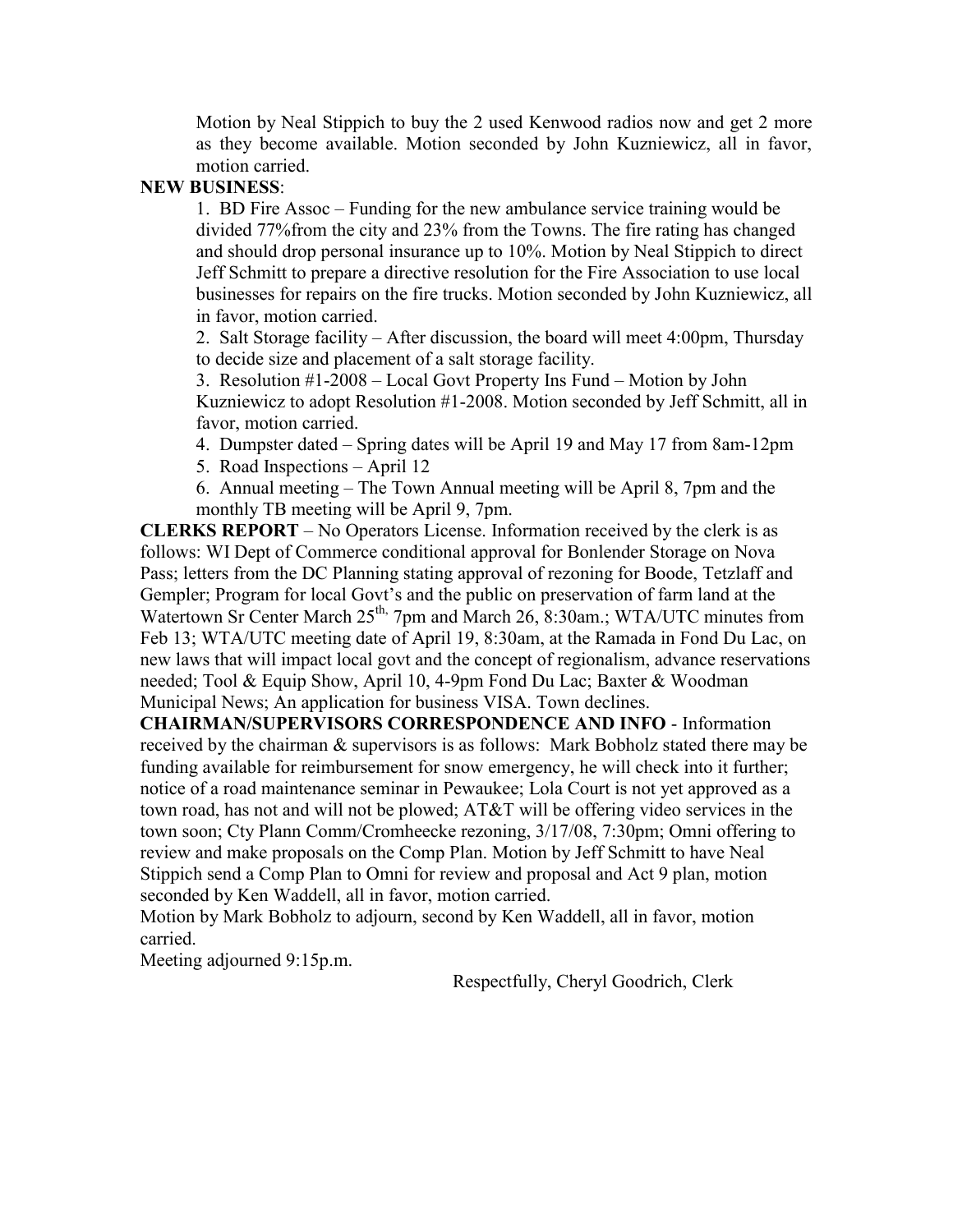#### **MINUTES OF THE April 9, 2008 TOWN BOARD MEETING**  Beaver Dam Town Hall, W8540 Cty W, Beaver Dam, WI

Chairman Neal Stippich called the April 9, 2008 Town Board meeting to order at 7:00pm. Roll call was taken, present, Neal Stippich, John Kuzniewicz, Mark Bobholz and Ken Waddell. Jeff Schmitt absent. Treasurer Annette Sustman and Clerk Cheryl Goodrich.

Notice of the Town Board meeting was posted in 3 places April 2, Published April 5, 2008.

Motion by Mark Bobholz to adopt the agenda presented. Seconded by Ken Waddell, all in favor, motion carried.

Minutes of the March 11 meeting were read. Motion by Ken Waddell to approve minutes as read, seconded by Neal Stipppich, all in favor, motion carried.

#### **COMMITTEE REPORTS**

PLANNING COMMITTEE – Al M read the minutes of the March 31 meeting. Motion made and carried to recommend to the Town Board approval of rezoning for Kevin Quiring. A second motion was made and carried to recommend to the Town Board to adopt the zoning code changes.

LAND USE ADMINISTRATOR – Tom Zeamer distributed the monthly report. There were 3 permits issued for 1 new home, 1 garage, and 1 remodel, for a total of \$254,000, fees totaling \$1,354. A call was received from a concerned parent on the safety of the new "Get Fit" building. Tom spoke with the state inspector. The inspector replied all was OK, He did not inspect the entire building and he cut Marie some slack because of a friendship. Also, BD Dance Academy was operating its business in the building and did not get a CU. Tom will get on that issue. Neal Stippich directed Tom to contact Vikki Fischer for a CU permit as she is running her tax business in her home.

BOA – No Meeting

**POLICE REPORT** – Chief John Kreuziger distributed and discussed the monthly activity report. Brandon Stommel was introduced and took the Oath for the new part time officer for the Town of Beaver Dam. Chief Kreuziger received a letter form the new Judge concerned with underage drinking and will be starting a new program "Alcohol Education Awareness". The police computer crashed, cost for new program and repairs are approx. \$700. A citation was written for a dumping violation on a town road in a subdivision. Any complaints or issues on Wal-Mart trucks parking on Hwy A should be directed to the Cty Hwy or Cty Sheriffs Dept. The county was going to talk with Wal-Mart on this safety issue.

Motion by Ken Waddell to approve committee reports, second by John Kuzniewicz, all in favor, motion carried.

**TREASURERS REPORT**-Report given by Annette Sustman. As of March 31, 2008, there is a balance of \$26,878.50 in the checking account, \$270,336.18 in the savings acct and & \$314,310.48 in the tax acct.

Motion by John Kuzniewicz to approve treasurer's report, seconded by Mark Bobholz, all in favor, motion carried.

**PAYMENT OF BILLS**: Motion by Mark Bobholz to approve payment of bills presented, seconded by Ken Waddell, all in favor, motion carried.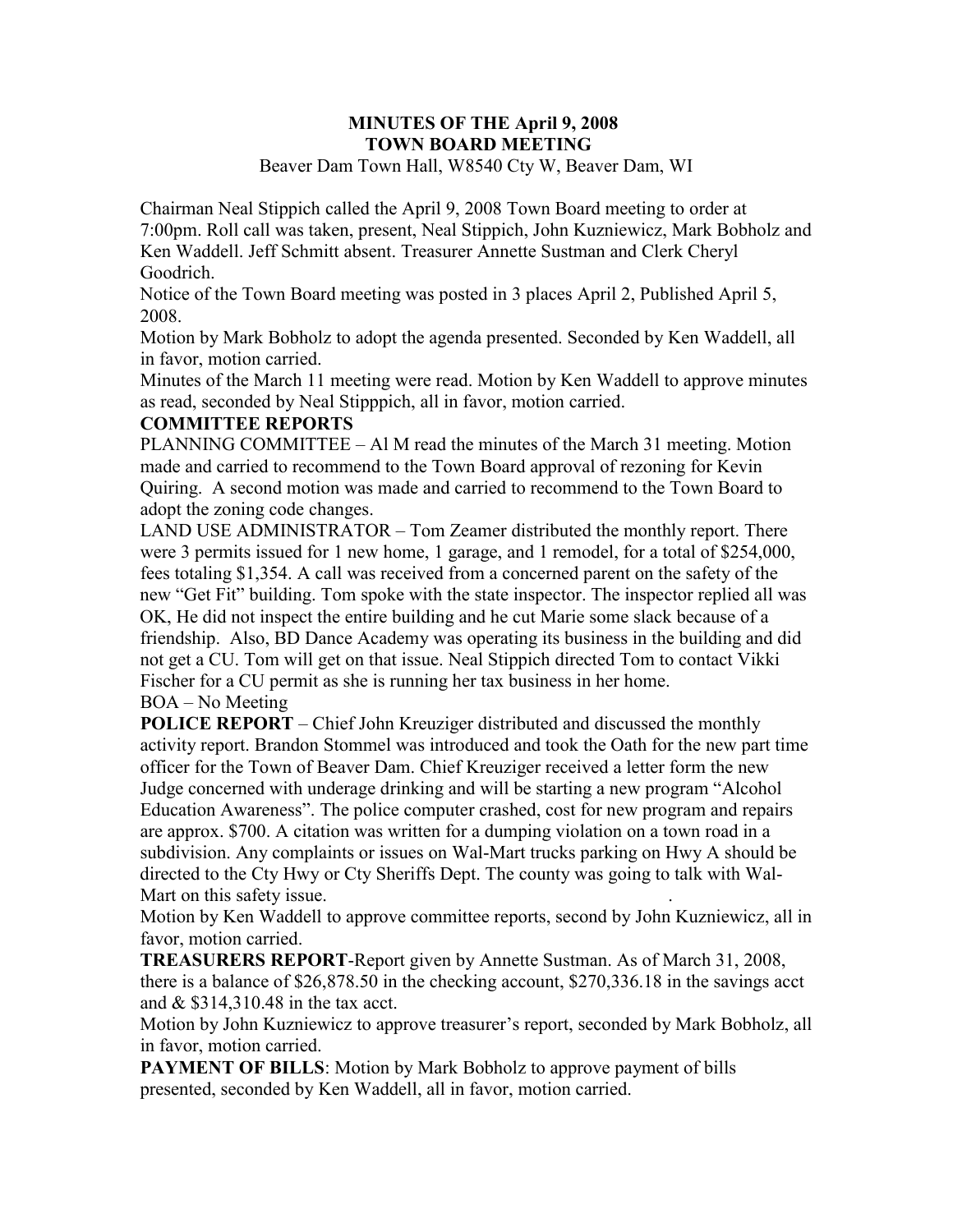**TOWN RESIDENTS**: Roger Beal would like the Board to consider a new mower. This can be looked at, at budget time. Bob Tietz stated that ditch from Maleks to the road needs to be cleaned out. Bob Tietz and John Kuzniewicz will meet with Tony Roedl. **UNFINISHED BUSINESS**:

1. Salt Storage Facility – County and Town permits are needed. Neal Stippich will apply to the County.

### **NEW BUSINESS**:

- 1. Zoning change for Kevin Quiring Planning committee recommends approval. A variance will be needed with the building permit because of a non conforming issue. Motion by Neal Stippich to approve the zoning change for Kevin Quiring, seconded by Mark Bobholz, all in favor, motion carried.
- 2. Lawn Bids Bids received are as follows: BNA  $\omega$  \$75; Curb appeal  $\omega$ \$85.00; C&J (from Columbus) @ \$74; Bob's Lawn Care @ \$115, and Curb Appeal Lawn and Fencing  $\omega$  \$90. Motion by Mark Bobholz to accept the bid from BnA for \$75, mowing only on an as needed basis and certificate of insurance on file. Clerk will send letters to all.
- 3. Braun Spot Rentals General Engineering request a directive from the Town. Motion by Mark Bobholz to proceed with action on the mobile homes at 1205 Madison St on the Braun Spot Rentals property. Motion seconded by John Kuzniewicz, all in favor, motion carried.
- 4. Appointment of LUA and committees Chairman Neal Stippich appoints Tom Zeamer as LUA, Donna Schauer as 1<sup>st</sup> alternate for Planning comm... Neal Stippich as 2<sup>nd</sup> alternate for Planning, Jeff Schmitt as BOA Chairman, John Schneider as BOA alternate, all town board supervisors as weed commissioners, and all other Planning and BOA members except Heather Ganske. Motion by John Kuzniewicz to approve all appointments listed above. Motion seconded by Mark Bobholz, all in favor. Motion carried.
- 5. Sale/Trade of old computers, printer and typewriter. Motion by John Kuzniewicz to trade computers and printer to Jason Reiske, for work completed for the Town by Jason and donate the typewriter to the Dodge County Humane Society. Motion seconded by Mark Bobholz, all in favor, motion carried.

**CLERKS REPORT** – No Operators License. Information received by the clerk is as follows: WI Dept of Commerce conditional approval to Charter Raceway for Truss Roof; letters from the DC Land Res and Parks Dept for rezoning petition approval for Gempler & Tetlaff and Boode; DC Planning & Dev public hearings to amend the text of the Land Use Code of DC to simplify and clarify the sign provisions, to simplify and clarify the parking provisions and to clarify certain code provisions. Reminder of the WTA/UTC Workshop April 19, John Kuzniewicz will attend. WTA DC Unit meeting April 16 8pm. And an Invite to MUG Day, April 16 Dale Town Hall.

**CHAIRMAN/SUPERVISORS CORRESPONDENCE AND INFO** - Information received by the chairman & supervisors is as follows: Neal received the ISO report of the BDFD with a rating of 6 of 10, this rating should lower insurance rate; Crossroads News on Sign standards; Invitation from the BD Chamber for Staff Appreciation Luncheon, motion by Neal Stippich to send Cheryl and Annette to the luncheon, motion seconded by Mark Bobholz, all in favor. Motion carried. Drug & Alcohol training at the BDCH; DOT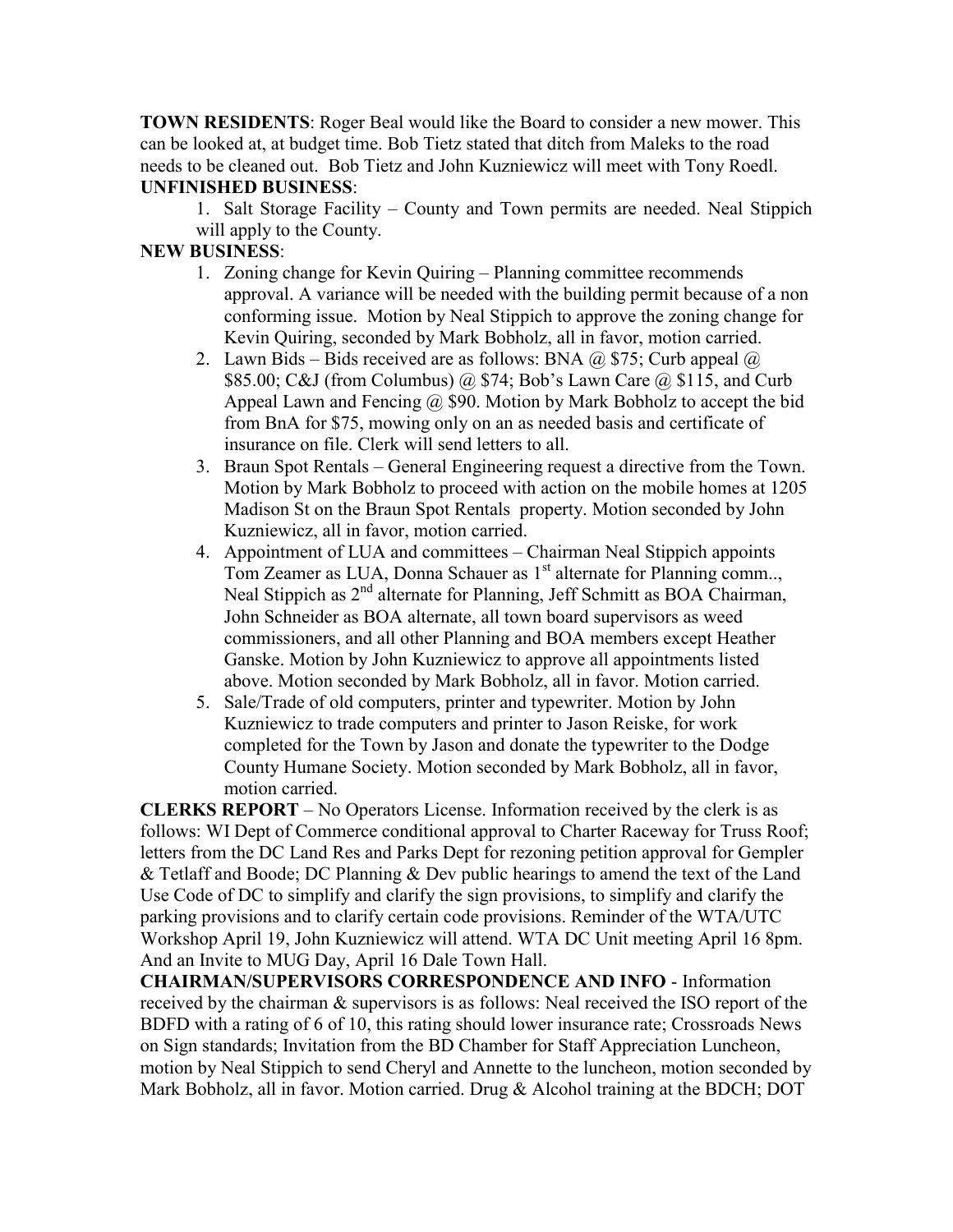applications for funding for various items; Muni. Admin Academy Training; Letter form Gov Jim Doyle on the Governors Business Council; MSA Housing Program grants; TRIP D funding for joint application with the city was turned down; AAYERS April 16 from 5-7pm Hwy 151 information at the Vet. Building; Discussion that the Town should have a utility permit, current is a blank permit. North side of Township road inspections are complete by Mark Bobholz.

Motion by Mark Bobholz to adjourn, second by Ken Waddell, all in favor, motion carried.

Meeting adjourned 9:15p.m.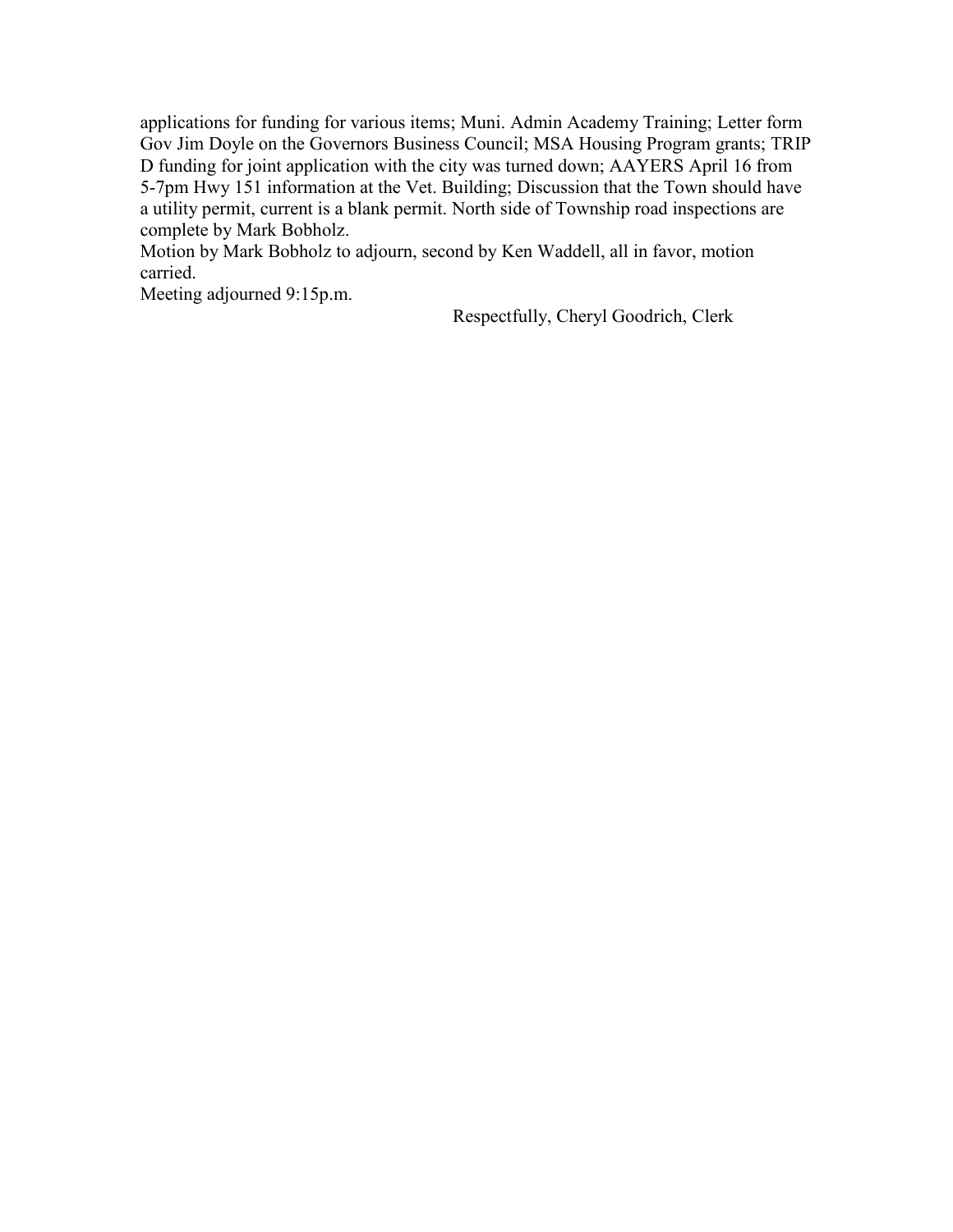# **MINUTES OF THE May 13, 2008 TOWN BOARD MEETING**

Beaver Dam Town Hall, W8540 Cty W, Beaver Dam, WI

Board of Review was opened at 7:00pm. Motion by Jeff Schmitt to adjourn until roll is complete, seconded by John Kuzniewicz, all in favor, motion carried. Open Book will be June 18, 10am-12pm, Board of Review is scheduled for July 9, 5pm-7pm.

Chairman Neal Stippich called the May 13, 2008 Town Board meeting to order at 7:00pm. Roll call was taken, present, Neal Stippich, John Kuzniewicz, Mark Bobholz, Ken Waddell and Jeff Schmitt. Treasurer Annette Sustman and Clerk Cheryl Goodrich.

Notice of the Town Board meeting was posted in 3 places May 6, Publ. May 10, 2008.

Motion by Mark Bobholz to adopt the agenda presented. Seconded by Ken Waddell, all in favor, motion carried.

Minutes of the April 9 meeting were read. Motion by Ken Waddell to approve minutes as read, seconded by Mark Bobholz, all in favor, motion carried.

## **COMMITTEE REPORTS**

John Kuzniewicz reported on the April 19 Meeting in Fond Du Lac. The meeting was to promote business mainly in 4 state district areas. Ken Waddell reported on the district meeting at the County Courthouse. The meeting consists of a courtroom presentation by Judge Stork and a tour of the facility.

PLANNING COMMITTEE – No April meeting

LAND USE ADMINISTRATOR – Tom Zeamer distributed the monthly report. There were 2 permits issued, 1 sign for Mischlers and 1 garage, fees totaling \$134.

BOA – No Meeting

**POLICE REPORT** – Chief John Kreuziger distributed and discussed the monthly activity report. Others items of discussion were as follows: A chase of a suspect led to windows in the squad being busted out, a report will be turned into the insurance company; Chief Kreuziger will speak with the city, the fire chief and the county on not issuing fireworks permits; and Chief Kreuziger assisted with the BDHS prom. The School district was billed accordingly.

Clerk will inform the Dodge County Sherriff's Dept that the Town of BD has a contract with the DC Humane Society for stray dogs.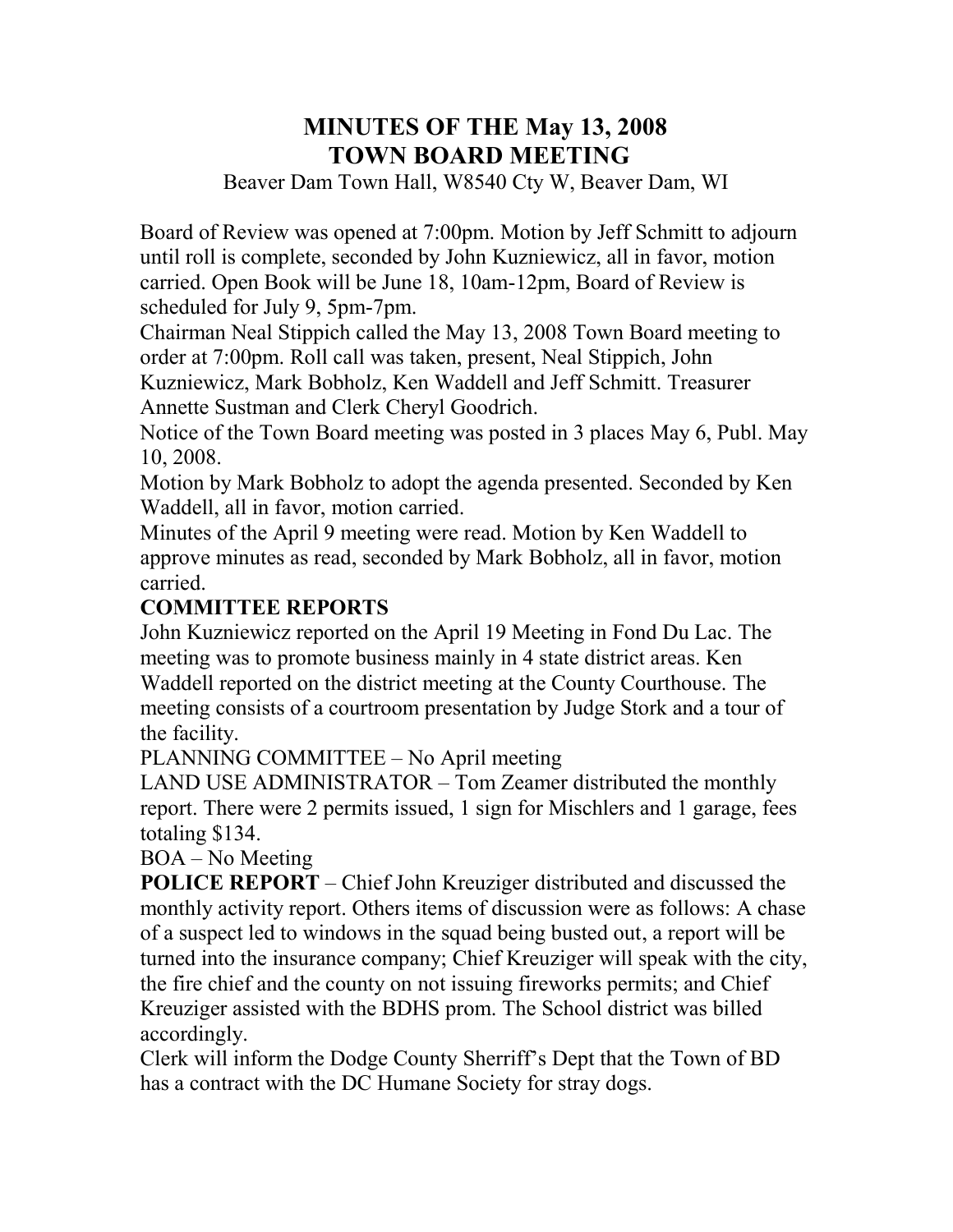Motion by Mark Bobholz to approve committee reports, second by Jeff Schmitt, all in favor, motion carried.

**TREASURERS REPORT**-Report given by Annette Sustman. As of April 30, 2008, there is a balance of \$6,880.75 in the checking account,

\$202,541.86 in the savings acct and  $&$  \$314,736.43 in the tax acct. Motion by Jeff Schmitt to approve treasurer's report, seconded by Ken Waddell, all in favor, motion carried. It was asked that the total for CD's be included with the report.

**PAYMENT OF BILLS:** Motion by Jeff Schmitt to approve payment of bills presented plus the squad camera bill, seconded by Mark Bobholz, all in favor, motion carried.

**TOWN RESIDENTS**: Jim Metz, from Gophers Golf Center, would like the water issue on the corner of B and N Crystal Lk Rd looked at for solutions. Motion by Neal Stippich to have Dan Prunuske do culvert shots. Motion seconded by Mark Bobholz, all in favor, motion carried. Bob Schultz has a water issue at his farm, previously known as the Stan Hammer farm on Cty W. Water is being pumped over the silt fence into his yard from the Metke Subdivision on Thompson Rd. It was suggested that Bob first speak with the new neighbors to try and work out a solution.

## **UNFINISHED BUSINESS**:

- 1. Darci Braun abandon mobile homes at 1205 Madison St Dan Huebner of General Engineering stated 3 letters were sent and phone calls for inspection were made to Darci Braun with no response. Motion by Neal Stippich to move proceedings forward. Motion seconded by Jeff Schmitt, all in favor, motion carried.
- 2. Giese properties on Sunset Blvd and trailer on Town property Motion by Neal Stippich to begin proceedings for the Giese Properties on Sunset Blvd. with Dan Huebner of General Engineering to consult with town Attorney and draft letters to be served. Motion seconded by Mark Bobholz, all in favor, motion carried. Clerk will check with Hannan where things stand on the abandon trailer on S. Sunset Pt Rd.
- 3. Salt storage facility John Kuzniewicz will get specs for an approximate 40x50 base from different companies.
- 4. Commercial building inspections Motion by Mark Bobholz to enact commercial building inspections. Motion seconded by Neal Stippich. A vote of one yes and 4 no's, motion failed.

## **NEW BUSINESS**:

1. Town Roads work – Dan Prunuske will inspect roads and create a list for a meeting to be held May 27 at 7pm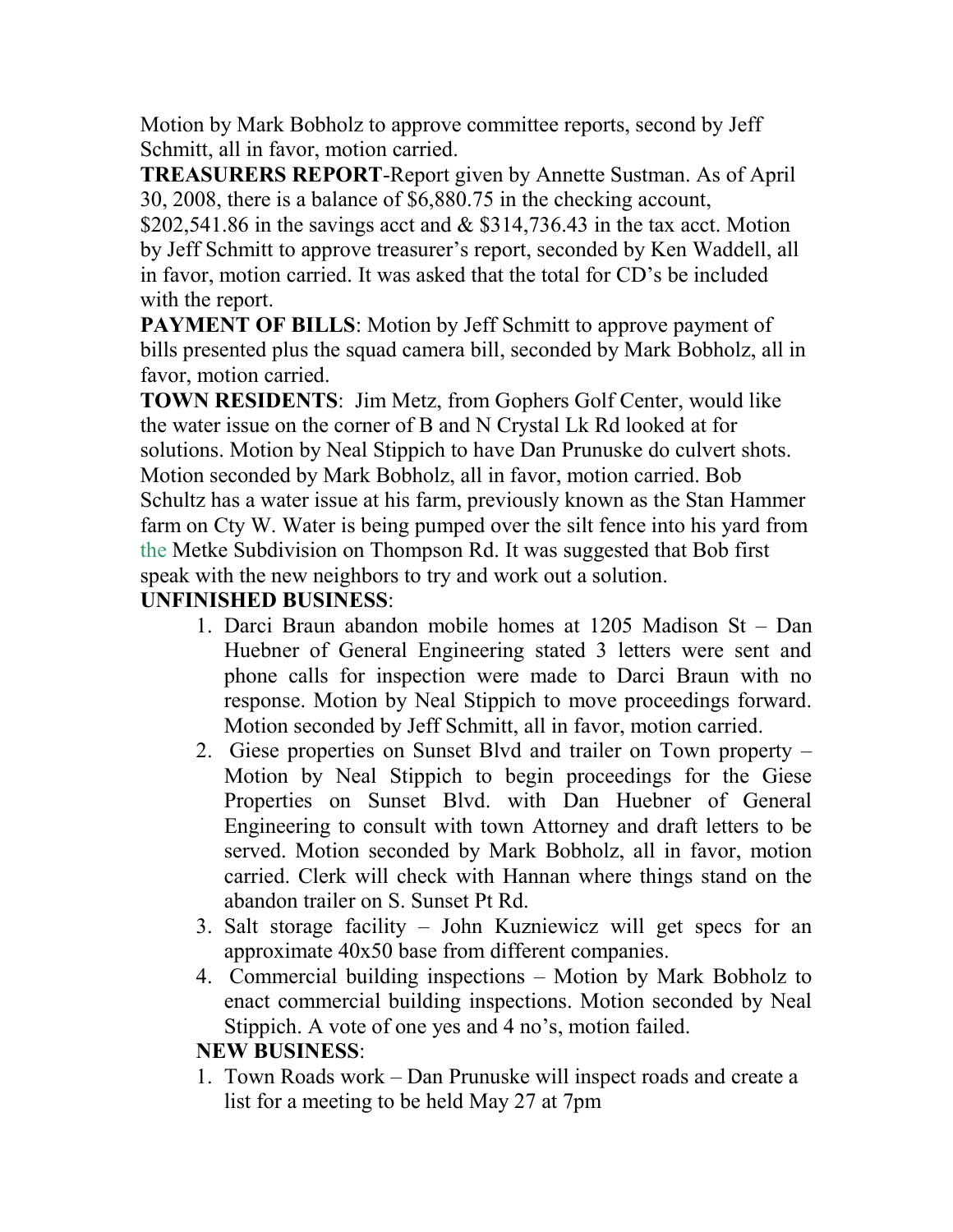- 2. Resolution #2008-2 State of Emergency Operations-Tabled
- 3. Resolution for barking dogs and projectiles Motion by John Kuzniewicz to deny resolution, no second, motion fails. Motion by Jeff Schmitt to approve resolution, no second, motion fails.
- 4. Set per diem for committee members, clerk and treasurer salaries Motion by Mark Bobholz to raise per diems to \$55, no second, motion fails. Motion by John Kuzniewicz to raise per diems to \$45, motion seconded by Jeff Schmitt, Neal Stippich, John Kuznieiwicz, Ken Waddell and Jeff Schmitt vote yes, Mark Bobholz vote no, and motion carried. Motion by Neal Stippich to raise clerk salary to \$21,600 for all statutory required work plus election day pay. Motion seconded by Jeff Schmitt, Neal Stippich, Jeff Schmitt, Ken Waddell and Mark Bobholz vote yes, John Kuzniewicz vote no, motion carried. Motion by Neal Stippich to raise treasurer salary to \$12,500 for all statutory required work. Motion seconded by Jeff Schmitt, vote Neal Stippich, Jeff Schmitt and Mark Bobholz vote yes, John Kuzniewicz & Ken Waddell vote no, motion carried.

**CLERKS REPORT** – Operators License – Motion by Neal Stippich to approve license applied for by Susan Shortt and Shawn Limberg. Motion seconded by Ken Waddell, all in favor, motion carried. Motion by Neal Stippich to approve license applied for by Mary Meyer pending a completed and approved background check. Motion seconded by Mark Bobholz, all in favor motion carried. Information received by the clerk is as follows: Dodge Cty Board of Adjustment public hearing for Absolute Financial LS for a variance, 5-15-08 7:30pm; Dodge Cty Airport Open House May 28 9:30- 11:30am; Letter for Office of the DA on Dustin Bruns court case charged with criminal damage to property for an incident on 4-15-08; /Dodge Cty Humane Society newsletter and WTA minutes.

**CHAIRMAN/SUPERVISORS CORRESPONDENCE AND INFO** - Information received by the chairman & supervisors is as follows: Neal spoke with Attorney Hannan on the dedicated road at Scoots, it is Town property and Neal will have it staked. Notice of preconstruction meeting 5- 20-08 at 8am for Cty G 151 to Glen Dr.; Flyers from Bartelt an American for roadwork; City of BD added no vicious pets and required rabies shot to the animal control ordinance. These need to be added to Towns ordinance. John Kuzniewicz drafted an ordinance to combine the clerk and treasure positions to be on the June agenda for discussion.

Motion by Jeff Schmitt to adjourn, second by Mark Bobholz, all in favor, motion carried.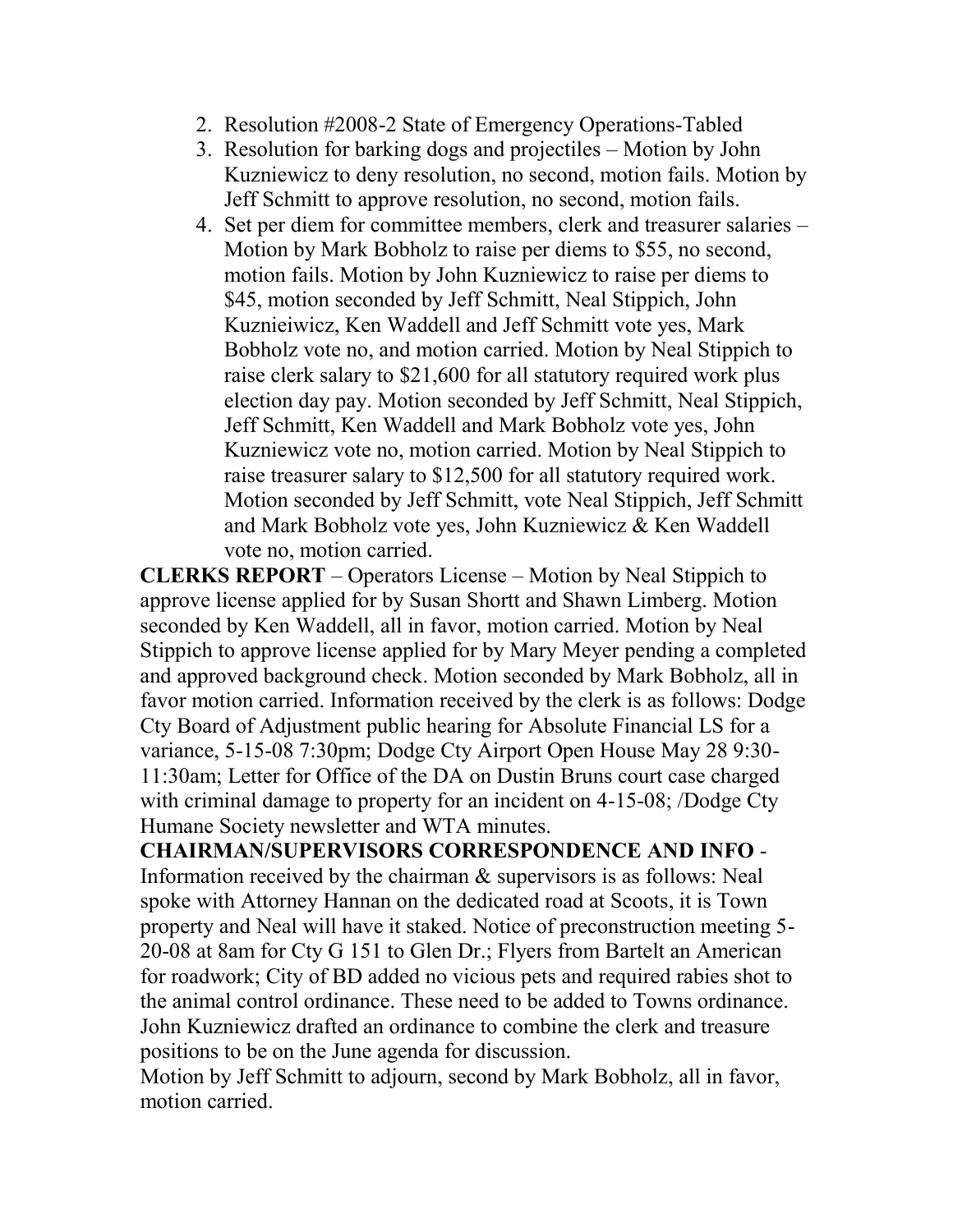Meeting adjourned 11:45p.m.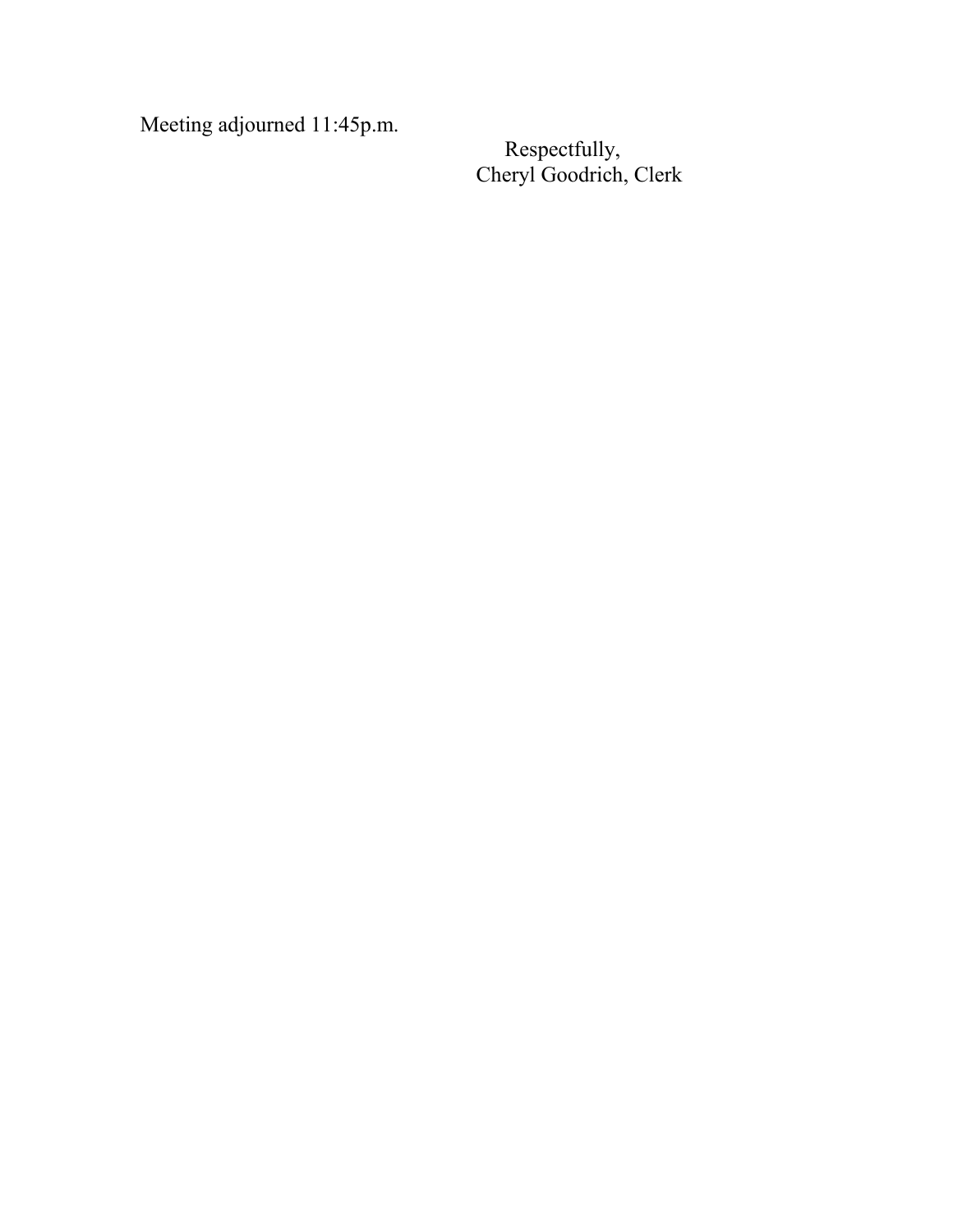# **MINUTES OF THE June 10, 2008 TOWN BOARD MEETING**

Beaver Dam Town Hall, W8540 Cty W, Beaver Dam, WI

Chairman Neal Stippich opened the public hearing for liquor license renewals at 7:00pm. Notice was posted May 19 and published May 21, 22 & 23. No one spoke for or against. Motions by John Kuzniewicz to close the hearing, seconded by Jeff Schmitt, all in favor, motion carried.

Chairman Neal Stippich called the June 10, 2008 Town Board meeting to order at 7:02pm. Roll call was taken, present, Neal Stippich, John Kuzniewicz, Mark Bobholz, Ken Waddell and Jeff Schmitt. Treasurer Annette Sustman and Clerk Cheryl Goodrich.

Notice of the Town Board meeting was posted June 4, Published June 7, 2008.

Motion by Jeff Schmitt to allow the chairman to go out of order on the agenda presented as deemed necessary. Seconded by Ken Waddell, all in favor, motion carried.

Minutes of the May 13 meeting were read. Correction/addition to be made page 3, #4 add names on vote count. Motion by Jeff Schmitt to approve minutes as corrected, seconded by Ken Waddell, all in favor, motion carried.

## **COMMITTEE REPORTS**

PLANNING COMMITTEE – Al Matuszeski read the minutes from the May 19 Planning Committee meeting.

LAND USE ADMINISTRATOR – In the absence of Tom Zeamer, the monthly report was read by Cheryl Goodrich. There were 8 permits issued with project values totaling \$344,000 and fees totaling \$1,788. Included with the report was a letter explaining a meeting held at the Get Fit location and the determination, given to Marie, by the County Land Resources and Parks Dept with compliance dates.

BOA – No Meeting

**POLICE REPORT** – Chief John Kreuziger distributed and discussed the monthly activity report. Others items of discussion were as follows: Letter from Mr Hannan to Mr Robert Chlebowski; Letter from Big Top Fireworks Co., Chief Kreuziger will speak will all concerned. Chief Kreuziger explained the ordinance for missiles and projectiles and a revision for dog control. Theses can be included with and passed with the other revised Town ordinances.

Motion by John Kuzniewicz to approve committee reports. Motion seconded by Jeff Schmitt, all in favor, motion carried.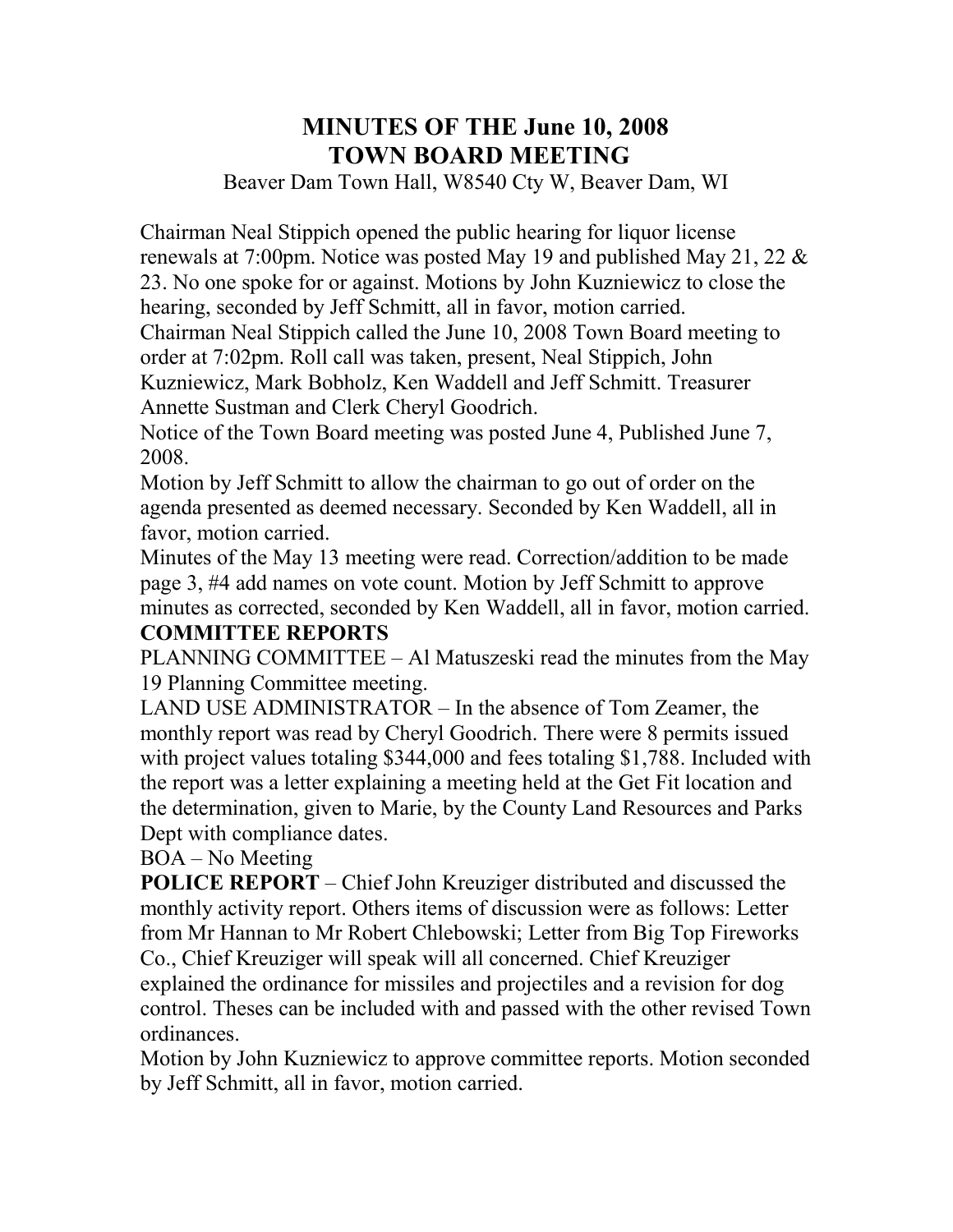**TREASURERS REPORT**-Report given by Annette Sustman. As of May 31, 2008, there is a balance of \$1021.72 in the checking account,

\$195,151.00 in the savings acct, \$315,127.36 in the tax acct and

\$713,398.64 in CD's. Motion by Jeff Schmitt to approve treasurer's report, seconded by Ken Waddell, all in favor, motion carried.

**PAYMENT OF BILLS:** Motion by Ken Waddell to approve payment of bills presented. Seconded by Jeff Schmitt, all in favor, motion carried.

**TOWN RESIDENTS – Water issues -** John & Becky Neitzel on A & E; Zimmerman Dr, John Kuzniewicz viewed the problem and will meet with Dan Prunuske for proper culvert size to be installed; Hillendale Pkwy and berm failed on Parkway, Rolling Meadows, Eric Winkleman present.

## **UNFINISHED BUSINESS**:

1. Dan Huebner of General Engineering was present and stated he was not allowed inside on the Giese and Braun properties for inspections. Dennis Giese was present to represent Lester Giese. Dennis agreed to keep Lester Gieses properties mowed and cleaned up, also did not intend to rent out either of the homes but agreed to inspections before it could be rented. Dennis agreed to have all buildings posted as uninhabitable on the inside of the buildings. Motion by Mark Bobholz to have Dan Huebner post the Lester Giese buildings on Sunset Blvd as uninhabitable on the inside of the buildings. Motion seconded by Neal Stippich, all in favor, motion carried.

 Darci Braun was present and stated the mobile homes at 1205 Madison St were uninhabitable, one was used for storage and the other was covering the well, but she was not willing to spend time and money removing the mobile homes. Motion by Jeff Schmitt to hire an attorney and move forward with the raze order process on the Braun mobile homes located at 1205 Madison St. Motion seconded by Neal Stippich, all in favor, motion carried. Attorney Jackie Walter will handle the case for the Town of BD. Attorney Steve Hannan is legal council for Darci Braun.

- 2. Salt storage facility Motion by John Kuzniewicz to table until next month, seconded by Jeff Schmitt, all in favor, motion carried.
- 3. Town Road Work Discussion on water issues. Motion by John Kuzniewicz to install culvert on Zimmerman Dr as advised by Dan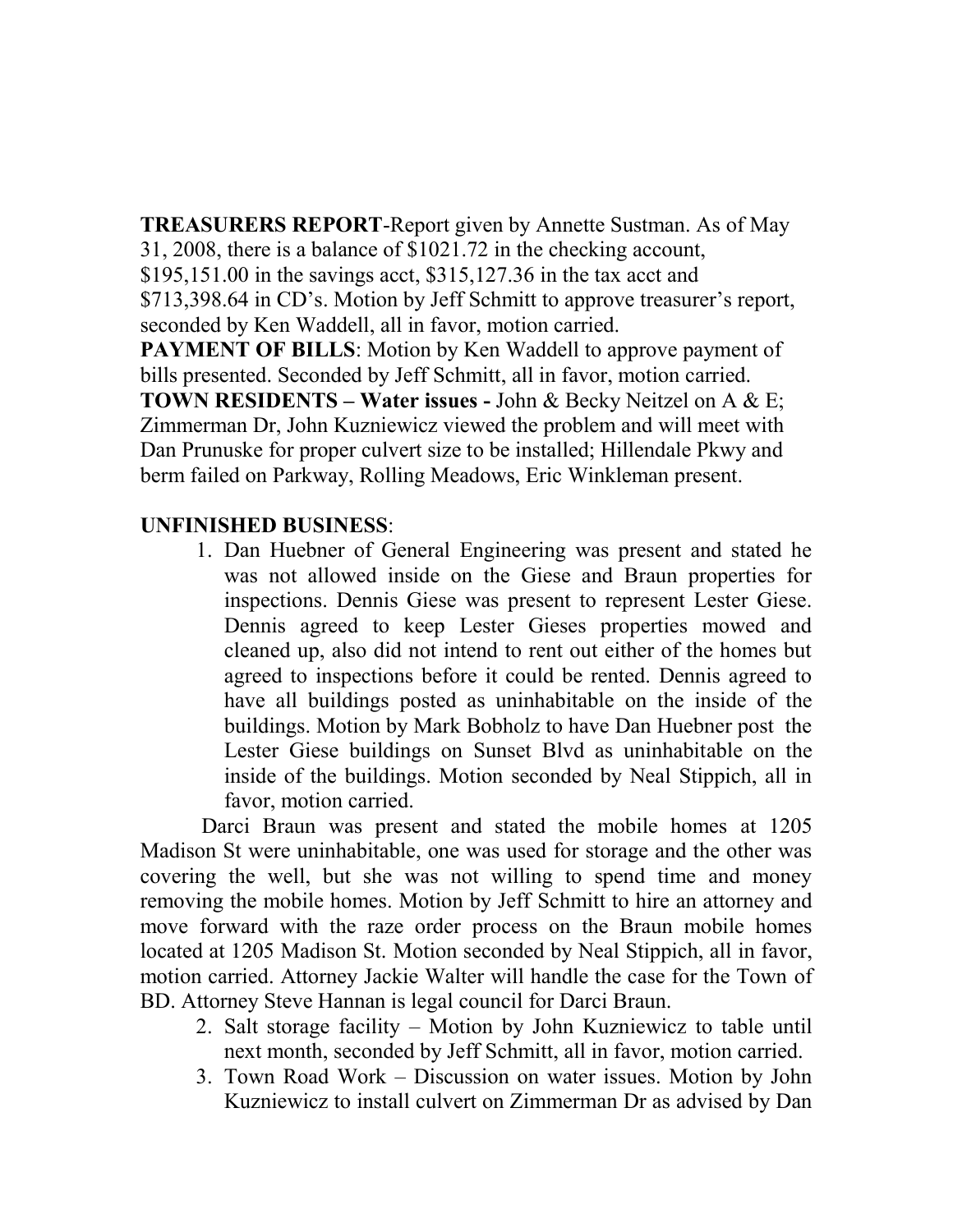Prunuske and do necessary ditch cleaning. Motion seconded by Mark Bobholz, all in favor, motion carried. Motion by Mark Bobholz to remove the culvert in the Kaiser driveway on Hillendale. Motion seconded by John Kuzniewicz, all in favor, motion carried. Jeff Schmitt will arrange a meeting with the Dodge County Hwy Dept Pete Thompson and or Brian Fields, the town Board and residents to discuss the Water issue on Cty A & E area/ Meeting set for Wed. June 18 at 7:00pm.

Everyone with water damage is encouraged to document for possible reimbursement from FEMA. Neal Stippich attended a meeting with FEMA on June 9 to have town on list for possible reimbursement for flood damage. Letters of Credit need to be checked and notices sent for Roedl, Nehls and Metkes. Discussion on possible seal coating on Crystal Ridge and S Crystal Lk Rd. Roger Beal and John Kuzniewicz will negotiate with the Conservation Club on land at the corner of Cty G and Marlow Rd. Mark Bobholz excused himself from the meeting at this time due to work commitment.

## **NEW BUSINESS**:

- 1. Act on Alcohol Lic. renewals renewals applied for by the following: Bayside Supper Club, BD Conservation Club, BD Golf Management, John's Bar, Jumpers, Kwik Trip, Leipsic Tavern, Mr. Madison's Bar, Old Hickory Golf Club, Simar Oil, United Cooperative and WI Motor Sports Inc. Clerk received no bad dept reports on any of the above. Discussion on past problems with Jumpers. Motion by Neal Stippich to approve all Liquor License renewals except Jumpers. Motion seconded by Jeff Schmitt, all in favor, motion carried. Motion by Neal Stippich to approve renewal for Jumpers with the condition that a notice be sent to Jumpers stating that any complaints /noise issues that arise will have a bearing on next years renewal. Motion seconded by John Kuzniewicz, all in favor, motion carried.
- 2. Oak Ridge Dr dead trees Steve Budde stated there are 6 or 7 dead trees in the road right of way on Oak Ridge Dr. (approx3 in the circle turn around area, 2 near Kroberts property). Motion by John Kuzniewicz to take bids for tree removal in the road right of way in Shady Oaks/Oak Ridge Dr stating a completion date. Motion seconded by Neal Stippich, all in favor, motion carried. Roger Beal will mark trees to be bid on.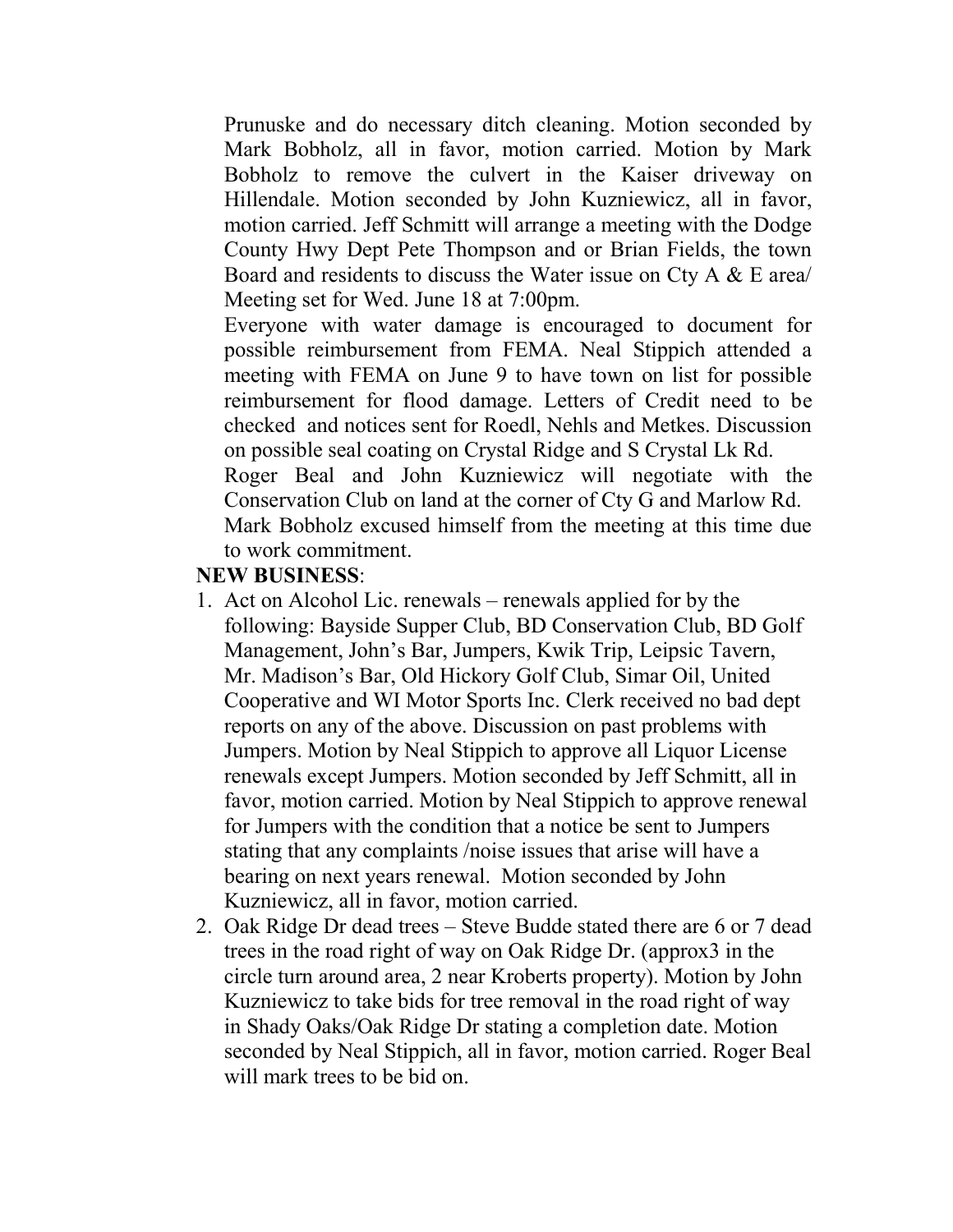- 3. Resolution #2008-2 State of Emergency this item will be tabled until completion of other ordinances to be adopted as a group.
- 4. Ordinance to combine clerk/treasurer position Discussion on combining the elected clerk and treasurer position into an appointed clerk/treasurer and deputy clerk position. Motion by John Kuzniewicz to adopt on ordinance to put Referendum question on the Nov. ballot to combine the clerk and treasurer positions. Motion seconded by Jeff Schmitt. John Kuzniewicz and Jeff Schmitt vote yes, Neal Stippich vote no, Ken Waddell abstain, Mark Bobholz not present. Motion failed. Motion by Neal Stippich to put the Ordinance on the July agenda. Motion seconded John Kuzniewicz, all in favor, motion carried.

**CLERKS REPORT** – Operators License – Operators License applied for are as follows: Carolyn Mueller, Doreen Guenther, Cheryl Goodrich, Gay Slosser, Jody Keil, Jackie Berefsky, Kelly Hardin, Jodi Bollig, Tracy & Thomas Grotenhuis, Tanya Westphal, Arlette Ward, Carrie Sieja, Bethany Milan, Brad Marthaler, Katie Stangea, Zachery Dorn, Joyce Longseth, Kevin Osterhoff, Judith Wolf, Mark & Nancy Kimmel, Kenna Arvold, Nancy Dominguez, Jeffery Beyer, Kevin Semple, Dale Maas, Robert Schmidt, Angela Winter, Doreen Kuzniewicz, Kristine Klodowski, Keith Hampton, Debbie Pelot, Marianne Wolc, Gina Hughes, Jenny Gust, Corrine Smith, Chisa Roeske, Linda Smith. Motion by Jeff Schmitt to approve the above listed Operators Licenses, seconded by Ken Waddell, all in favor, motion carried. The following have been received but have incomplete background checks; Kim Firehammer, Douglas Draft, Sandra Hintz, Danielle Friese, Brandon Gorr, James Hopkins, Rachel Guenther, Emily Kern, Jeremy Blease, Donna Koerner, Sandra Kluz, Joey Connaughty and Justine Koehoorn. Motion by Jeff Schmitt to approve the above listed operators liceneses pending a completed and ok'd background check. Motion seconded by John Kuzniewicz, all in favor, motion carried. Information received by the clerk is as follows: Letter from Fox 6 re: water problem in the Town of Trenton; Dodge Cty Land & Parks Dept approval of rezoning for the Town of Beaver Dam; Letter from Dodge Cty Hwy Comm on the bridge inspection report. Report sent to Neal Stippich; letter from Charter Comm franchise information. Request to have office carpets cleaned. Ok'd by Neal Stippich.

**CHAIRMAN/SUPERVISORS CORRESPONDENCE AND INFO** - Information received by the chairman & supervisors is as follows: Neal Stippich received correspondence for Disaster Declaration, Neal will sign and turn into the County. also received the LRSC Biennial Report.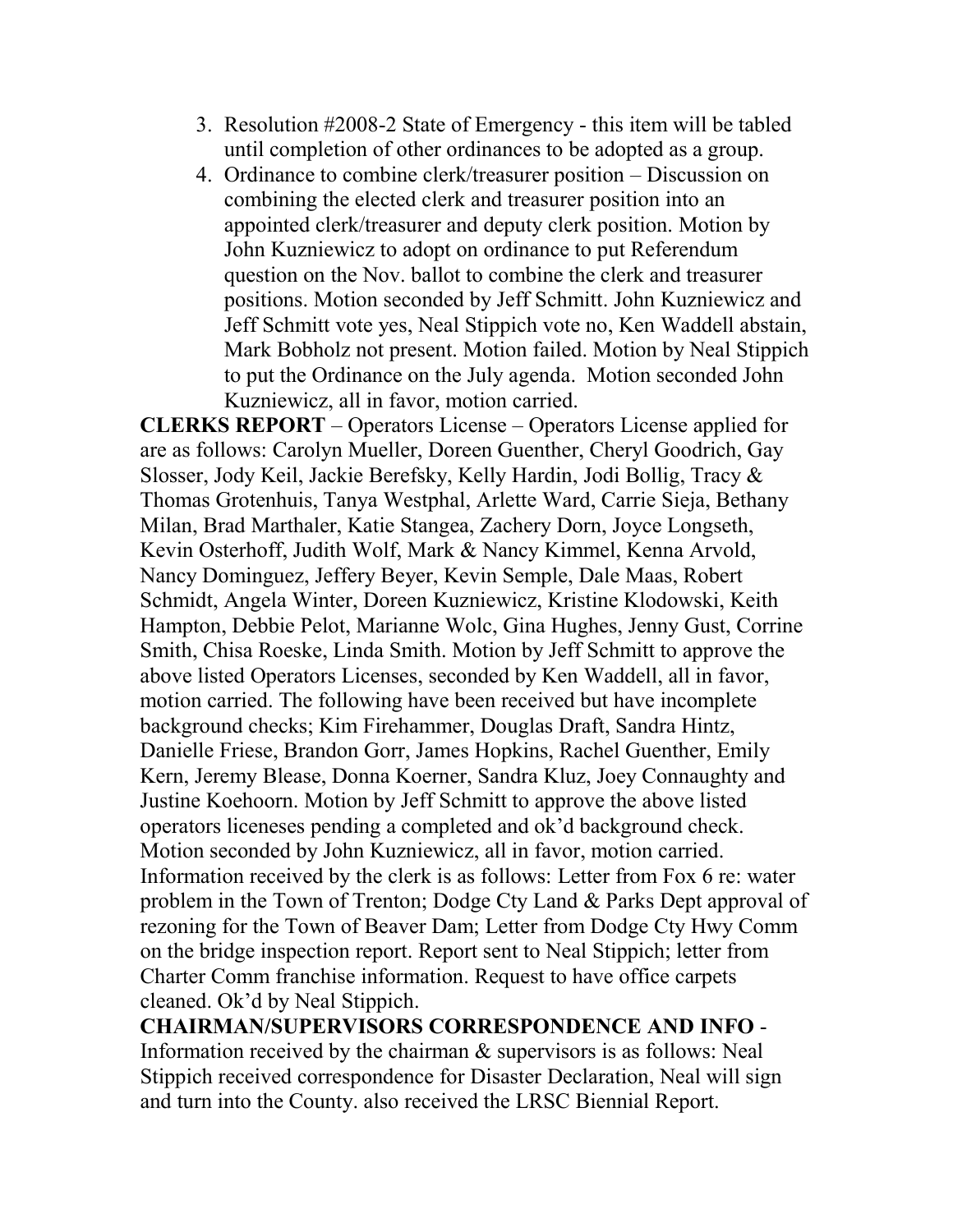Notification needs to be sent to Tim Bartol to remove items in the staked dedicated road area on Gergens Plat(Scoots and replace/request knowledge of culvert that was removed from the Thompson Rd entrance.

John Kuzniewicz received a letter form Dan Prunuske about the Town of Westford and town lines. John will further investigate with County clerk and Historical Society.

Motion by John Kuzniewicz to adjourn, second by Jeff Schmitt, all in favor, motion carried.

Meeting adjourned 11:45p.m.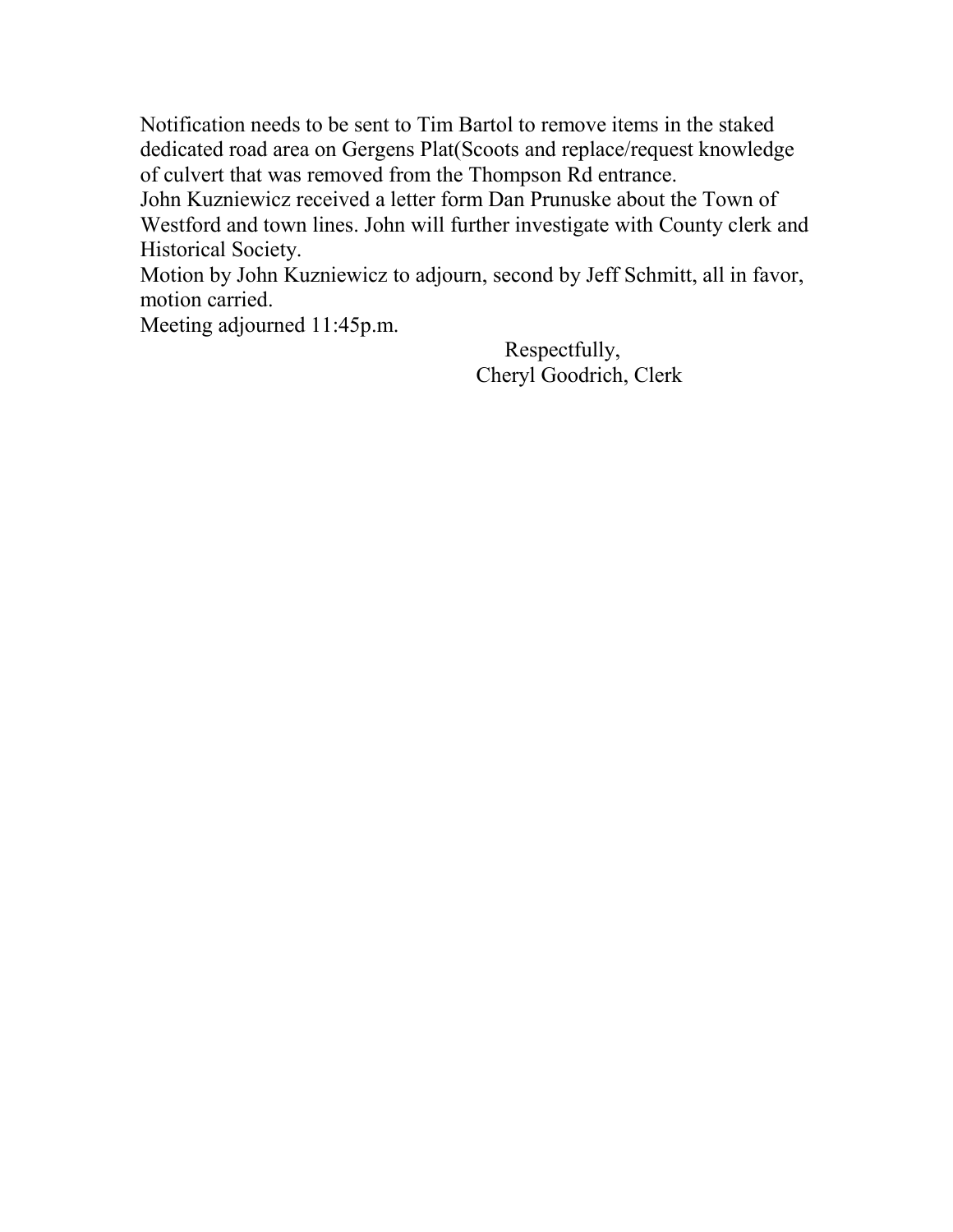## **MINUTES OF THE July 8, 2008 TOWN BOARD MEETING**

## Beaver Dam Town Hall, W8540 Cty W, Beaver Dam, WI

Chairman Neal Stippich called the July 8, 2008 Town Board meeting to order at 7:00pm. Roll call was taken, present, Neal Stippich, John Kuzniewicz, Mark Bobholz, and Jeff Schmitt. Treasurer, Annette Sustman and Clerk, Cheryl Goodrich. Ken Waddell will be arriving late.

Notice of the meeting was posted July 1, Published July 7, 2008.

Motion by Jeff Schmitt to allow the chairman to go out of order on the agenda presented as deemed necessary. Seconded by Mark Bobholz, all in favor, motion carried.

Minutes of the June 10 meeting were read. Motion by Mark Bobholz to approve minutes as read, seconded by John Kuzniewicz, all in favor, motion carried.

Letters were sent to Roedl, Nehls and Metkes as reminders for Letters of Credit. Neal Stippich contacted Mr Roedl for a completion date or new Letter of Credit.

### **COMMITTEE REPORTS**

PLANNING COMMITTEE – Tom Zeamer read the minutes from the June  $16<sup>th</sup>$  and  $30<sup>th</sup>$ Planning Committee meetings.

LAND USE ADMINISTRATOR – Tom Zeamer presented the monthly report. There were 6 permits issued with project values totaling \$77,000 and fees totaling \$527. Tom stated Marie Cigelski of Get Fit was given a new deadline, by the County, of Aug 1 to complete projects. Tom will keep the Board updated of progress.

#### BOA – No Meeting

**POLICE REPORT** – Chief John Kreuziger distributed and discussed the monthly activity report. Others items of discussion were as follows: Anyone with information on the destruction or removal of STOP signs on Shaw Hill Rd and Parker Rd would be appreciated. The Fireworks stand on Tim Fletchers property received over \$1000 in fines and has closed the business tent. Mr Fletcher will also receive a citation for violation of his conditional use permit for allowing a business to operate without a permit. Motion by John Kuzniewicz to approve committee reports. Motion seconded by Mark Bobholz, all in favor, motion carried.

**TREASURERS REPORT**-Report was given by Annette Sustman. Checks written in the month of June total \$36,358.29. As of June 30, 2008, there is a balance of \$4,193.66 in the checking account, \$181,121.90 in the savings acct, \$315,491.30 in the tax acct and \$713,398.64 in CD's.

Motion by Mark Bobholz to approve treasurer's report, seconded by John Kuzniewicz, all in favor, motion carried.

**PAYMENT OF BILLS:** Motion by John Kuzniewicz to approve payment of bills presented. Seconded by Mark Bobholz, all in favor, motion carried.

**TOWN RESIDENTS –** Dave Feuling Thanked the Town for assistance with sand and bag delivery to residents during the flooding. He also questioned where things stand with the Oak Ln issue. He request this be on the **August agenda**. Jim Braun questioned the barricade at the end of Sunset Bay Dr. This is shared with the Town of Trenton and is considered a public property but is being used as private property by residents on either side of the area. This will be put on the **August agenda**.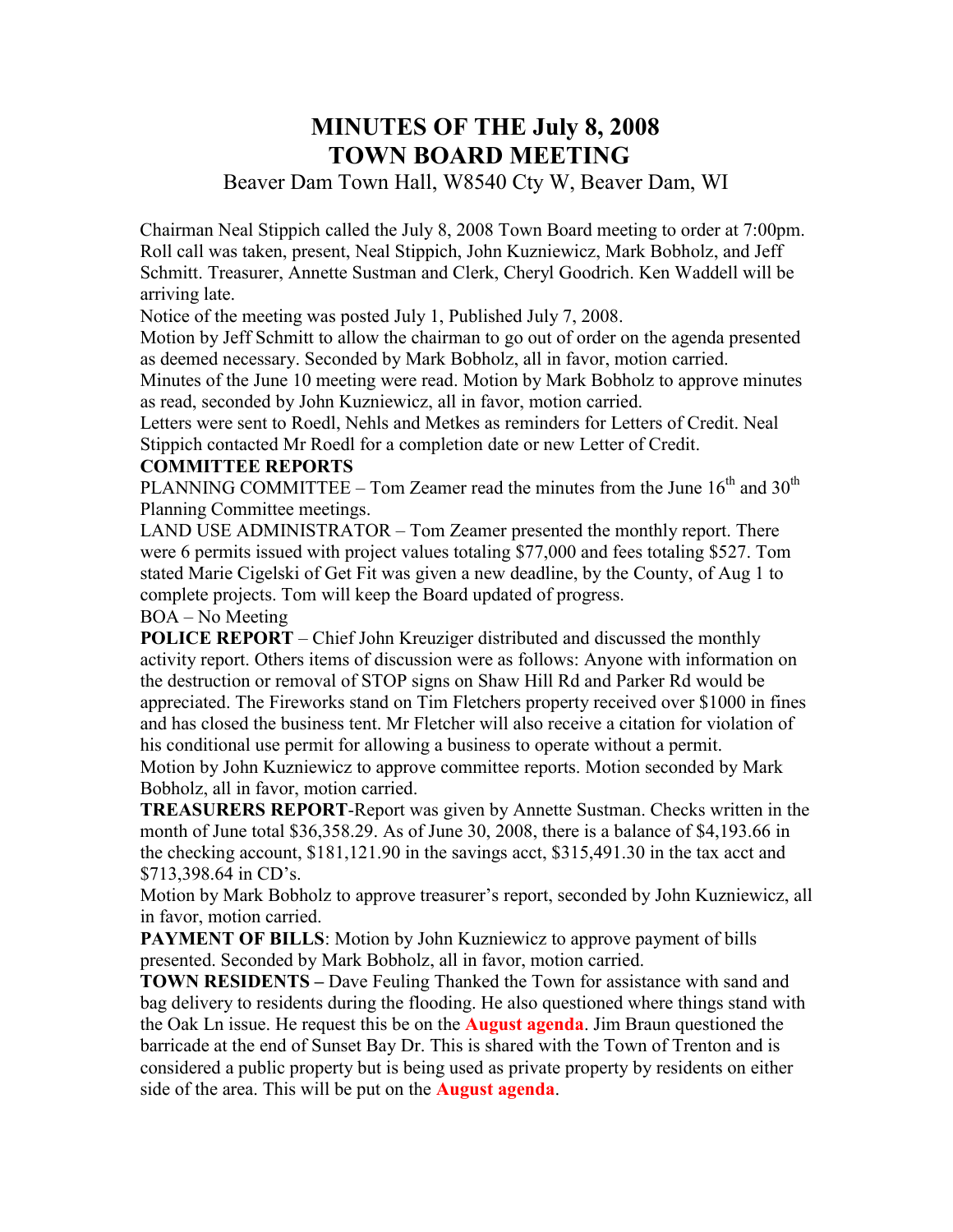#### **UNFINISHED BUSINESS**:

1. a. Parkway drainage – Neal Stippich suggests the Town issue order to residents to be required to install 24" culverts at their own expense or the Town will install and access the tax bills of property owners; and to also correct the ditch flow line. Motion by Neal Stippich to proceed by holding a meeting with Parkway residents and Dan Prunuske of DesignTech Eng. doing the preliminary plans and engineering. Motion seconded by John Kuzniewicz, all in favor, motion carried.

b. A  $&$  E drainage – Brian Fields presented a suggested plan of action to take place over a number of years. Dan Prunuske will notify the RR and DOT for Phase 1, #1. Drainage Committee and Town residents will meet Monday, July 14 to review Mr Fields recommendations. Clerk will post a notice to all Town residents to remove all and debris, (decorative plantings, rocks, mulch etc) from ditches to allow proper water flow.

c. Rolling Meadows drainage – Mr Winkleman was present and had a copy of the original plat with restrictions, given to him at the time he purchased the property. Dan presented original MSA design and the design as it is today. Motion by John Kuzniewicz to order Parkway culverts be corrected, by the property owners, with elevations for culverts to be established by the town engineer, Town will correct/fix berm and Mr Winkleman will clean up grassy area, remove trees from the berm and return it to its original state. Motion seconded by Jeff Schmitt, all in favor, motion carried.

- 2. Combining Clerk and Treasurer position After discussion with WTA atty, John Kuzniewicz withdraws the ordinance for the referendum question to combine the offices of clerk and treasurer. Motion by Jeff Schmitt to direct clerk to add proposal to combine the office of clerk and treasurer to the agenda at the next meeting of electorates. Motion seconded by John Kuzniewicz, all in favor, motion carried. Motion by John Kuzniewicz, should the combined position be approve by the electorates, the position be appointed by the Town Board. Motion seconded by Jeff Schmitt. Voting in favor, John Kuzniewicz, Mark Bobholz and Ken Waddell. Voting against is Neal Stippich and Jeff Schmitt. Motion carried.
- 3. Road Work Dan Prunuske has compiled a list of roads listing work to be done on each and will get bids for work to be completed.
- 4. Salt storage facility Table until next month

#### **NEW BUSINESS**:

 1. Drainage/ditching needed on Sunset Blvd and S Sunset Pt Rd. – Mr West, N8431 Sunset Blvd and Mr DeMeyer, N8435 Sunset Blvd, would like to grant the Town easement rights to ditch between their properties to improve water drainage. Dan Prunuske, as a resident, will draw proposal ideas and cost estimates for culvert and ditching.

**CLERKS REPORT** – Operators License – Operators License applied for are as follows: Jamie Prough, Lesli Narr, Jennifer Westphal, Chantil Ciuffetelli, Doris Ammacher, Sukhdeep Garcha, Jana Elgersma, Lori Rollins and Kim Firehammer. Motion by Jeff Schmitt to approve operator's license, seconded by John Kuzniewicz, all in favor, motion carried. Other correspondence received by the clerk is as follows: Notification of the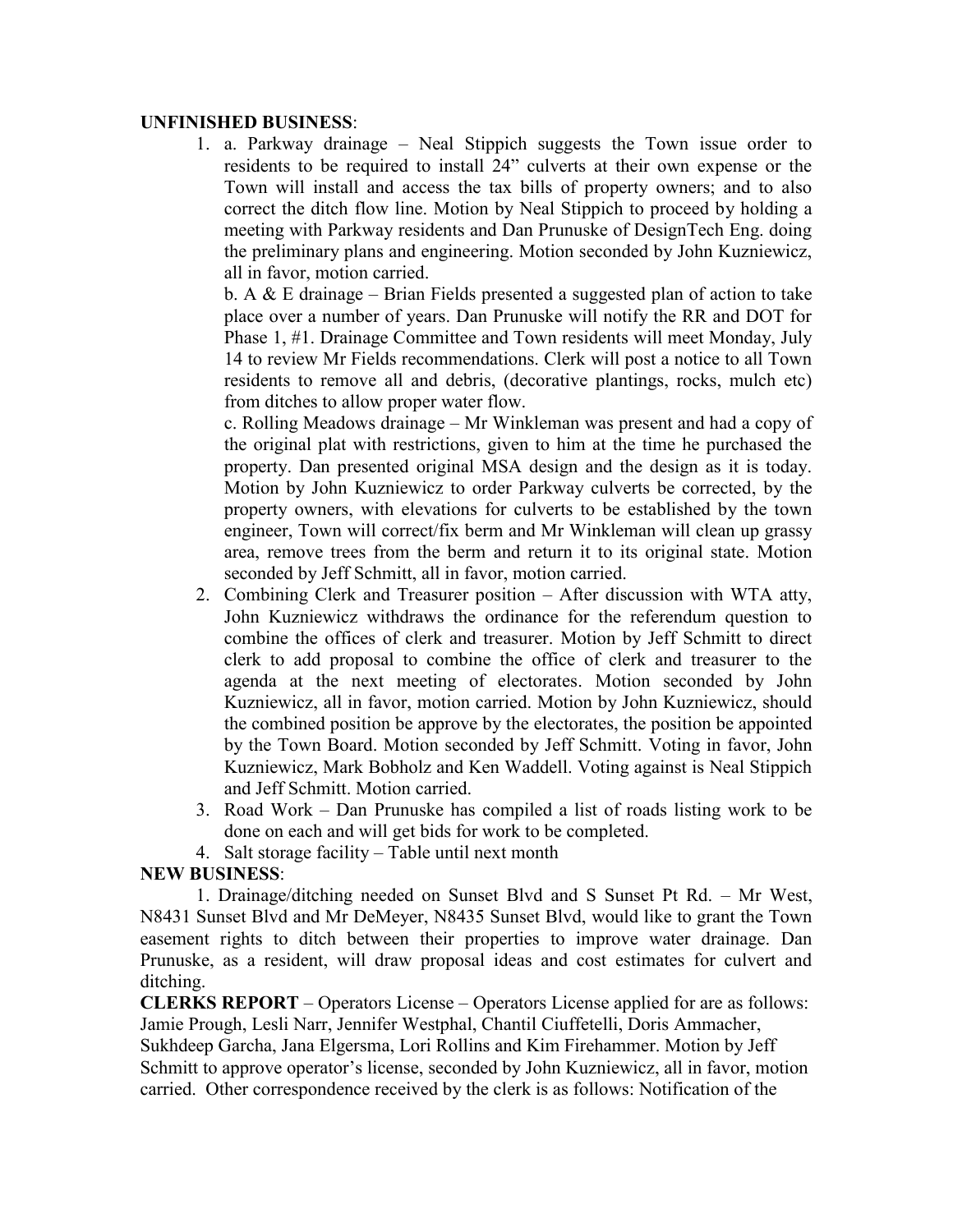County's flood plain requirements from DC Land & Parks Dept and request for a list of properties affected by the flood that need repair or replacement; Letter from the Dept of Ag, Trade and Consumer Protection re: fraudulent solicitation activities by door to door sales crews; Survey on public facility impact fees from Municipal Economics and Planning; WI Building Safety Network annual meeting, Sept 24, 2008 Pewaukee, WI; WI Dept of Admin. with a list of state contracted supplies and services; WTA Minutes; WTA County Unit meeting, July 16, 7:30pm; Adams/Columbia Elect Coop, looking for a committee representative; Depot Dispatch newsletter and final Annexation papers for the Budde property. Clerk drafted a letter to Mr Tim Bartol re: Dedicated access to Gergens Plat lots, and forwarded it to Mr Hannan for revision or acceptance.

**CHAIRMAN/SUPERVISORS CORRESPONDENCE AND INFO** - Information received by the chairman & supervisors is as follows: Request for a fence viewing, turned over to Jeff Schmitt. Mark Bobholz spoke with John Kirkberg on ditching on Jackson Rd; Neal Stippich, WI DOT request for Hwy Safety Improvement Program projects.

Motion by Jeff Schmitt to adjourn, second by Ken Waddell, all in favor, motion carried. Meeting adjourned 11:00p.m.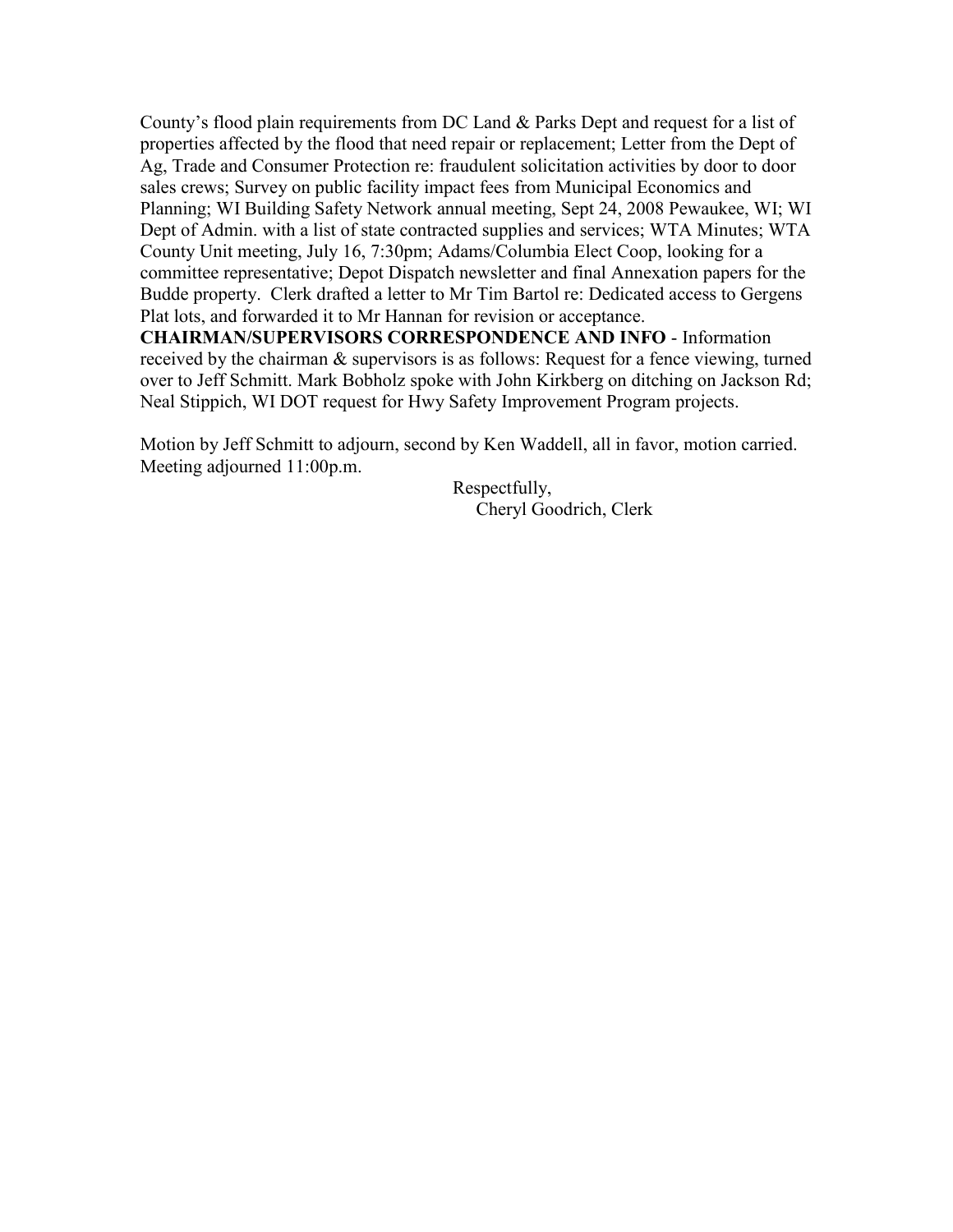# **MINUTES OF THE August 12, 2008 TOWN BOARD MEETING**

Beaver Dam Town Hall, W8540 Cty W, Beaver Dam, WI

Chairman Neal Stippich called the Aug 12, 2008 Town Board meeting to order at 7:00pm. Roll call was taken, present, Neal Stippich, Mark Bobholz, Jeff Schmitt, Ken Waddell and John Kuzniewicz. Treasurer, Annette Sustman and Clerk, Cheryl Goodrich. Notice of the meeting was posted Aug 5, Published Aug 9, 2008. Amended notice posted Aug 7

Motion by Mark Bobholz to adopt the agenda. Seconded by Ken Waddell, all in favor, motion carried.

Minutes of the July 8 meeting were read. Motion by Ken Waddell to approve minutes as read, seconded by John Kuzniewicz, all in favor, motion carried.

### **COMMITTEE REPORTS**

PLANNING COMMITTEE – Tom Zeamer read the minutes from the July 28 meeting. LAND USE ADMINISTRATOR – Tom Zeamer presented the monthly report. There were permits issued with project values totaling \$32,000 and fees totaling \$182. BOA – No Meeting

**POLICE REPORT** – Chief John Kreuziger distributed and discussed the monthly activity report. Others items of discussion were as follows: Noise complaints at Jumpers, Assist Fire Dept at Brehms Nursery for Carbon Monoxide, and an accident involving Tim Fletcher at Wally's Auto. No traffic complaints from Airport Rd have ever been received other than those received via the planning committee meeting.

Motion by Mark Bobholz to approve committee reports. Motion seconded by Mark Bobholz, all in favor, motion carried.

**TREASURERS REPORT**-Report was given by Annette Sustman. Checks written in the month of July total \$23,260.15. As of July 31, 2008, there is a balance of \$16,085.50 in the checking account, \$158,612.13 in the savings acct, \$316,249.67 in the tax acct and \$750,312.20 in CD's.

Motion by Mark Bobholz to approve treasurer's report, seconded by Ken Waddell, all in favor, motion carried.

**PAYMENT OF BILLS:** Motion by Jeff Schmitt to approve payment of bills presented, except Beaver Tree Service until work is complete. Motion seconded by John Kuzniewicz, all in favor, motion carried.

**TOWN RESIDENTS –** Neal Stippich stated the Mayor of beaver Dam is proposing a meeting with the Town and residents on the BD Extraterritorial Review. Dane Grosenick request that information on noxious weeds and plantings in the Town Road Right of Way be sent out to residents unaware of this ordinance. Ken Ferstl questioned if the culvert on Zimmerman Dr was installed to high. It was explained that the culvert was installed to alleviate flood waters.

## **UNFINISHED BUSINESS**:

1. Drainage/ditching on S Sunset Pt Rd and Sunset Blvd – Mr. DeMeyer would be willing to grant the Town an easement to help solve a water flow problem flow in the ditch between DeMeyer's and West properties. Possibly installing a culvert from Sunset Blvd to the lake. Ditching also needs to be done on S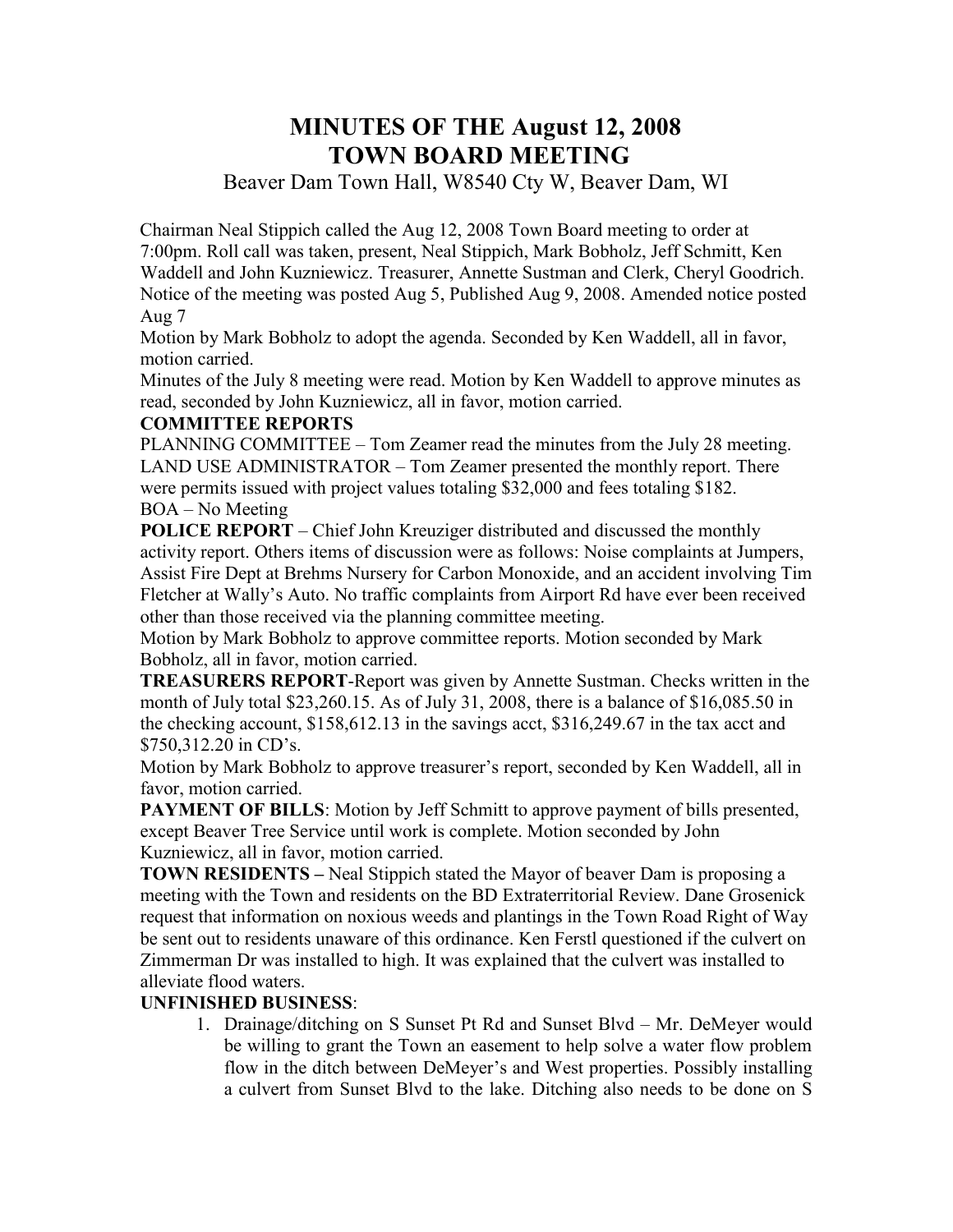Sunset Pt Rd from Sunset Bay Dr , across the Hiley property to Sunset Blvd. Board members will do a sight visit and Dan Prunuske will prepare a cost est.

- 2. Award Road bids Motion by Mark Bobholz to approve all listed except Parker, Hillendale, Zimmerman Dr, Canary and Country Dr. and patch culverts. List on file. Motion seconded by Jeff Schmitt, all in favor, motion carried.
- 3. Salt storage unit John Kuzniewicz got information from Wiser and Coverall. A size and base must first be decided. Motion by Mark Bobholz to put \$120,000 in the budget for 09 and begin in May. No second. Motion by Jeff Schmitt to table until next year. Second by Neal Stippich. Aye's Jeff Schmitt, Ken Waddell, Neal Stippich, Mark Bobholz; Ney, John Kuzniewicz.
- 4. Update on A & E and Parkway drainage A & E Dan Prunuske is attempting to contact the Railroad about the culvert. County will not install a pipe thru the berm but will clean the road ditch. The Town will create an elevation form. Each will be payed for privately. Jeff Schmitt will contact Steve Kiser and Joe Wilson on culverts. Parkway – Town will grade the ditch and set flow line. Clerk will set date for a meeting between the town board and Parkway residents and send written notification to residents. Dan Prunuske will get specs.

## **NEW BUSINESS**:

- 1. Oak Ridge Tree Bids 1 bid received from F & R Service of Horicon for \$600. Motion by Jeff Schmitt to F & R, second by Mark Bobholz all in favor, motion carried. Neal will contact  $F \& R$  and negotiate to have trees flush cut and brush clean up.
- 2. Petition for partial closure of Parker Rd. Table till next month for a public hearing and notify property owners and DNR.
- 3. Oak Lane Petitioners need the OK from the County to vacate and replat. Motion by Neal Stippich to support petitioners to vacate Oak Ln and replat with all costs to be covered by petitioners. Motion seconded by John Kuzniewicz, all in favor, motion carried.
- 4. Lake access at the end of Sunset Bay Dr The end of Sunset Bay Dr is deeded access to Roedls island. Motion by Neal Stippich to have send letters to adjoining property owners to remove all private owned property from access area. Motion seconded by Mark Bobholz, all in favor. Motion carried.
- 5. Resolution 2008-4 to define ROW on Linde Rd Motion by Neal Stippich to approve Resolution 2008-4, seconded by Jeff Schmitt, all in favor, motion carried.
- 6. Sept Meeting Due to Primary election day, the Sept meeting will be Thursday, Sept 11 at 7:00pm.

**CLERKS REPORT** – Operators License – Operators License applied for are as follows: Maureen Prunuske, Caitlyn Nehmer, Todd Behrmann, Brittany Sadoski and Jamie Prough. Motion by Jeff Schmitt to approve operators license listed, seconded by Mark Bobholz, all in favor, motion carried. Other correspondence received by the clerk is as follows: Letter for donation from the YMCA; Dodge Cty Land & Parks meeting Aug 4 to amend the Fee Schedule Ordinance and Letter approving rezoning land for Kevin Quiring; Invite to the United Cooperative Customer Appreciation Picnic, Aug 20; Letter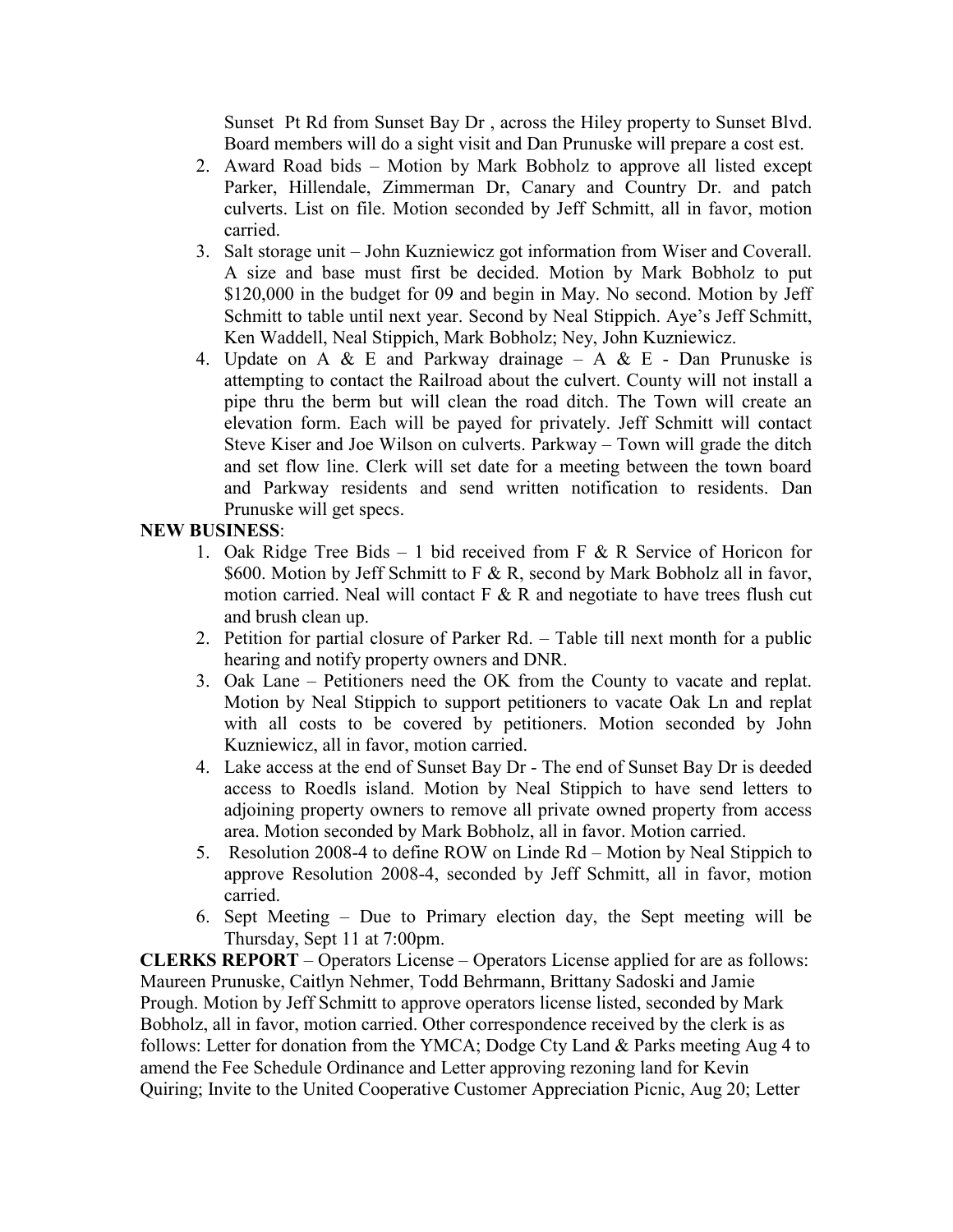from MSAD 08 Community Development Block grants will be awarded to those counties most in need due to recent flooding; Dept of Workforce Labor Law Training Series; Ruekert/Mielke & Baxter & Woodman News Bulletins; and WI Dept of Commerce Safety Network Annual Meeting Sept 24.

**CHAIRMAN/SUPERVISORS CORRESPONDENCE AND INFO** - Information received by the chairman & supervisors is as follows: Humane Society letter looking for donations; WI Taxpayer News Bulletin membership renewal, WI DOT preconstruction Mtg Aug 13, 9:30am @ City Hall; Letters from Jahnkes on water drainage problem; Letter from Charlie Hammer Thanking the board for water drainage problem help and request for continued assistance in the area and a letter from Ken Kelm about the goose population problem, Scott Fitzgerald sent him a permit application for goose nest  $\&$  egg depredation. Ken Waddell received a complaint about the Neal Perschke buildings on Hwy 33. Mr. Waddell will speak with Mr. Perschke. And, the mower needs tires; Roger is directed by the board to get tires from Gene's as soon as possible.

Motion by Jeff Schmitt to adjourn, second by Neal Stippich, all in favor, motion carried. Meeting adjourned 10:15p.m.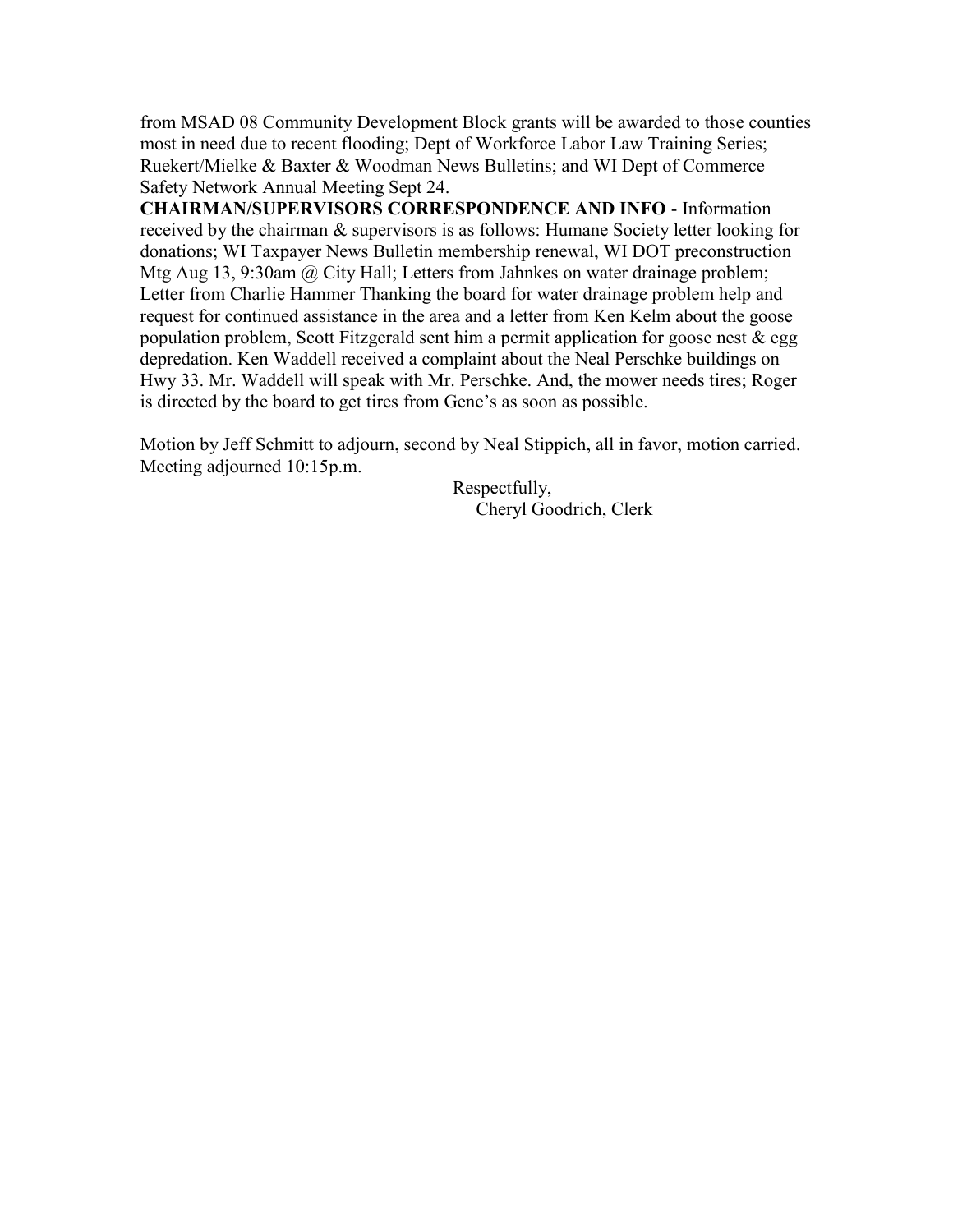# **MINUTES OF THE Sept 11, 2008 TOWN BOARD MEETING**

Beaver Dam Town Hall, W8540 Cty W, Beaver Dam, WI

Chairman Neal Stippich called the Sept 11, 2008 Town Board meeting to order at 7:00pm. Roll call was taken, present, Neal Stippich, Mark Bobholz, Ken Waddell, John Kuzniewicz and Treasurer and acting clerk, Annette Sustman. Clerk, Cheryl Goodrich and Jeff Schmitt arriving late.

Notice of the meeting was posted Sept 4, Published Sept 8, 2008.

Minutes of the Aug 12 meeting were read. Motion by Mark Bobholz to approve minutes with correction in Unfinished Business #4, seconded by John Kuzniewicz, all in favor, motion carried.

## **COMMITTEE REPORTS**

PLANNING COMMITTEE – Tom Zeamer read the minutes from the Aug meeting. LAND USE ADMINISTRATOR – Tom Zeamer presented the monthly report. There were 2 building permits issued with project values totaling \$481,000 and fees totaling \$2206.

BOA – Tom Zeamer read the Aug 13 minutes.

**POLICE REPORT** – Chief John Kreuziger distributed and discussed the monthly activity report. Others items of discussion were as follows: County squads may park in Town hall parking lot; fire works issues; Fair traffic control; felony warrant; North Hills junk vehicles; computer problems, John will get estimates for a new computer for next month.

Motion by John Kuzniewicz to approve committee reports. Motion seconded by Ken Waddell, all in favor, motion carried.

**TREASURERS REPORT**-Report was given by Annette Sustman. Checks written in the month of Aug. total \$57,173.80. As of Aug 31, 2008, there is a balance of \$4,575.94 in the checking account, \$201,932.95 in the savings acct, \$316,619.32 in the tax acct and \$750,312.20 in CD's.

Motion by John Kuzniewicz to approve treasurer's report, seconded by Mark Bobholz, all in favor, motion carried.

**PAYMENT OF BILLS:** Motion by John Kuzniewicz to approve payment of bills presented. Motion seconded by Neal Stippich, all in favor, motion carried.

**TOWN RESIDENTS –** Scott Construction has started work on Blackbird Rd; Mike Trapp stated his ditch and grading was approved by the DNR and County Planning; Mark Bobholz asked residence to inform the Town of any trees that may need trimming that are blocking road signs or view for turning. Gordon Krobert questioned a letter he received from the town about weeds in ditch along his property. Neal Stippich stated they need to be cut and kept below 8", no plantings or landscaping is allowed in the road right of way. Mr Krobert agreed to cut the ditch plantings.

## **UNFINISHED BUSINESS**:

1. Drainage/ditching on S Sunset Pt Rd and Sunset Blvd – The Board is OK with Mr Demeyer and Mr West putting a culvert with open end walls on both ends. The town will not cover any cost except for Road right of way/ditch maintenance, and they must find out if permits are needed from the DNR and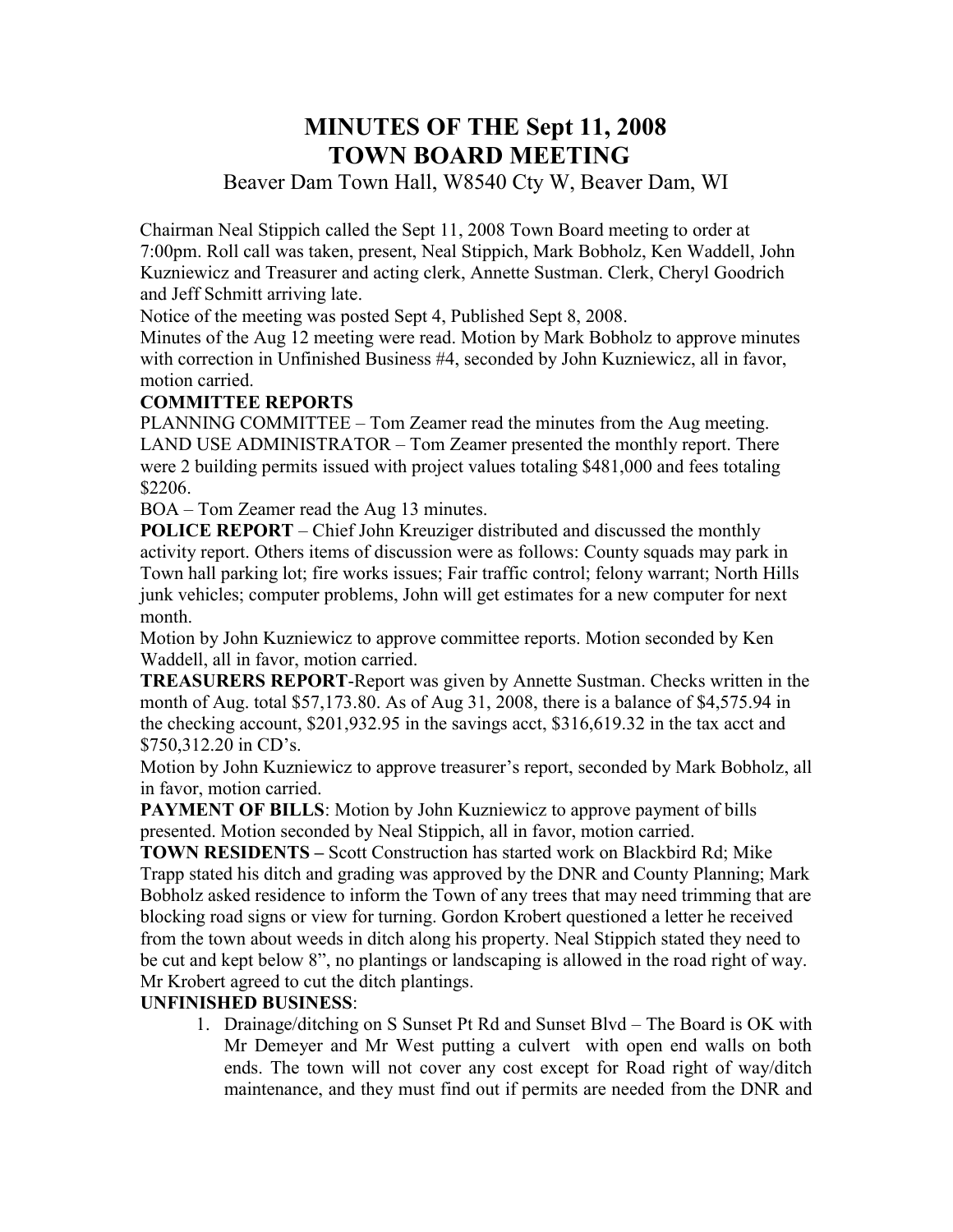County. Motion by Jeff Schmitt to approve ditch cleaning on S Sunset Pt Rd from Sunset Bay Dr to Hiley property/Sunset Blvd and Sunset Blvd in 09. Motion seconded by John Kuzniewicz, all in favor, motion carried.

#### **NEW BUSINESS**:

- 1. Resolution 2008-5 to hold a public hearing to vacate part of Parker Rd– Motion by Jeff Schmitt to approve Resolution 2008-5 to hold a public hearing on vacating part of Parker Rd. Motion seconded by John Kuzniewicz. Vote called, 4 ayes, 1 nay, motion carried.
- 2. Set date for first budget meeting Wed. Oct 15  $\omega$  7pm

CLERKS REPORT – Correspondence received by the clerk is as follows: WI DOT BD Hwy 151 bypass work is underway; WI Dept of Commerce for Dean Hughes project registration for "Anysize Storage" on DeClark St.; WTA Annual Convention registration form; WTA/UTC Annual mtg Oct 6; Storm water Management from Stormwater Solutions Engineering LLC; and Clean Sweep Program Sat. Sept 13.

**CHAIRMAN/SUPERVISORS CORRESPONDENCE AND INFO** - Information received by the chairman & supervisors is as follows: Neal Stippich received a revised fire contract for review; John Kuzniewicz and Neal Stippich attended a meeting with the city on Urban Reserve Area of approx. 3000 acres, city would like a border agreement with the town Board will meet with Omni on Sept 24 at 7pm; Neal Stippich will ask for information on community mounds from Ruekert/Mielke; Ken Waddell questioned tree cutting on Oak Ridge Dr if they were to be flush cut. Clerk will hold payment until Neal OKs job and payment. Mark Bobholz stated as of now there is no salt available for the upcoming snow season. Other alternatives need to be looked at such as calcium chloride. Blacktop is done on Hillview Dr. but not shouldering. Truck #1 need brakes, Roger make a list of cul de sacs where mailboxes need to be moved.

Motion by Jeff Schmitt to adjourn, second by John Kuzniewicz, all in favor, motion carried.

Meeting adjourned 9:00p.m.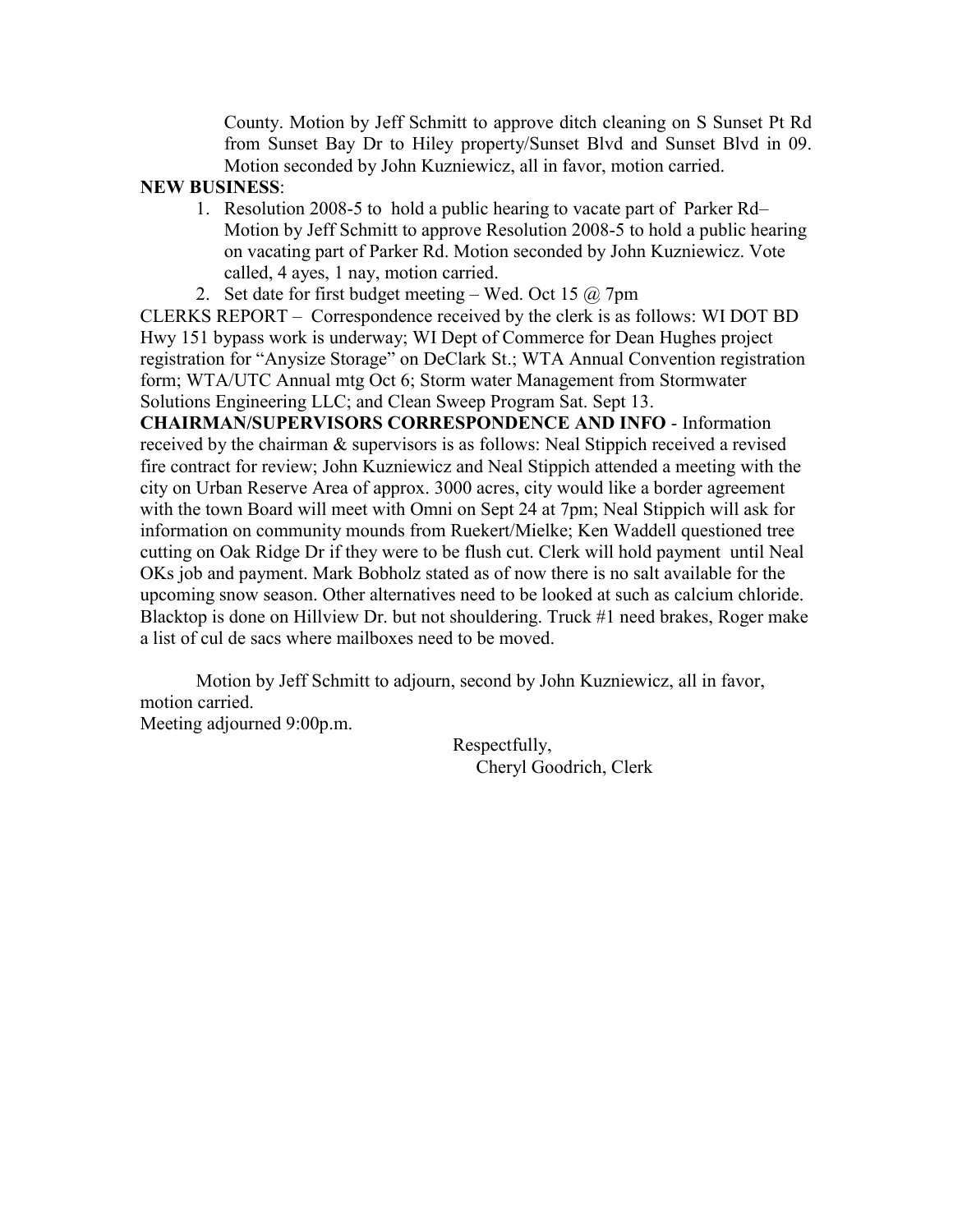# **MINUTES OF THE Oct 14, 2008 TOWN BOARD MEETING**

Beaver Dam Town Hall, W8540 Cty W, Beaver Dam, WI

Chairman Neal Stippich called the Oct 14, 2008 Town Board meeting to order at 7:00pm. Roll call was taken, present, Neal Stippich, Mark Bobholz, Ken Waddell, John

Kuzniewicz, Jeff Schmitt, Treasurer Annette Sustman and Clerk, Cheryl Goodrich.

Notice of the meeting was posted Oct 7, Published Oct 10, 2008.

Motion by Mark Bobholz to adopt the agenda as presented, seconded by Jeff Schmitt, all in favor, motion carried.

Minutes of the Sept 11 meeting were read. Motion by Mark Bobholz to approve minutes as read. Motion seconded by Jeff Schmitt, all in favor, motion carried.

## **COMMITTEE REPORTS**

PLANNING COMMITTEE – Tom Zeamer read the minutes from the Sept 29 meeting. LAND USE ADMINISTRATOR – Tom Zeamer presented the monthly report. Projects totaling \$732,000 with Fees totaling \$3,507.

## BOARD OF APPEALS – No meeting

**POLICE REPORT** – Chief John Kreuziger distributed and discussed the monthly activity report. Others items of discussion were as follows: Increase in burglaries. Motion by Jeff Schmitt to approve committee reports. Motion seconded by Ken Waddell, all in favor, motion carried.

**TREASURERS REPORT**-Report was given by Annette Sustman. Checks written in the month of Sept. total \$41,963.61. As of Sept 30, 2008, there is a balance of \$4,016.47 in the checking account, \$161,218.15 in the savings acct, \$316,979.71, in the tax acct and \$755,186.61 in CD's. Motion by John Kuzniewicz to approve treasurer's report, seconded by Jeff Schmitt, all in favor, motion carried.

**PAYMENT OF BILLS:** Motion by Mark Bobholz to approve payment of bills presented. Motion seconded by John Kuzniewicz, all in favor, motion carried.

**TOWN RESIDENTS –** Brad Kulka present to explain the difference between WI P & L project that he is doing inside the fenced area and the ATC project. His project is less that 50% of the value of property.

## **UNFINISHED BUSINESS**: None

## **NEW BUSINESS**:

- 1. Computer for Police Dept. Chief John Kreuziger presented 2 price quotes. Motion by Jeff Schmitt to approve purchase of computer from Kiekhaefer. Motion seconded by Mark Bobholz, all in favor motion carried.
- 2. New printer for Treasurer Motion by Mark Bobholz to approve purchase of a laser printer, seconded by Ken Waddell, all in favor, motion carried.
- 3. Ordinance Throwing or Shooting Missiles Chief John Kreuziger presented an Ordinance the city uses. After discussion, it was felt that some of the wording needed to be clarified. Motion by John Kuzniewicz to table and have Atty Hannan reword a portion of the ordinance. Motion seconded by Mark Bobholz, all in favor, motion carried.
- 4. Act on recommendation of the Planning Committee on Kuzniewicz rezoning from A-2 to R-1 and the Conditional Use Permit for Ganske. Residents from Airport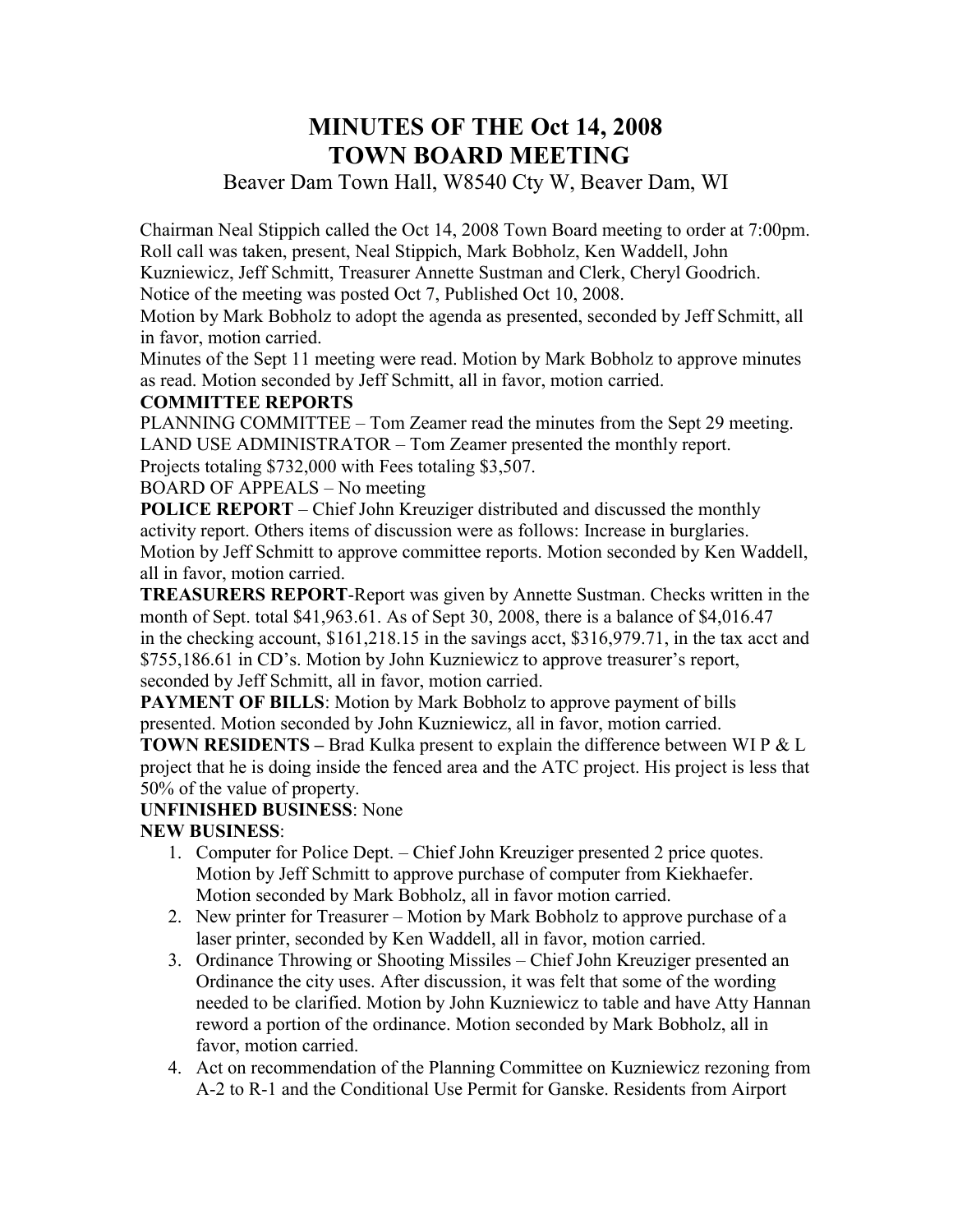Rd present to voice opposing opinions are as follows: Mike Schwarzenbacher, Ken Beal, Tim Ahearn and Mary Pautsch. There concerns being, septic vs. ground water/wells, no present need for more housing, preserving ag and wetlands. They also feel the Planning Committee did not listen to them and take their concerns seriously. People speaking in favor were John Mike and Karla Kuzniewicz and Jeff Schmitt. Answers to their concerns are as follows: Area to be developed is not in low or wetlands, the DNR and County will be involved as a regular part of the process of development, developments go thru a legal process, septic systems must meet state requirements, the development is consistent with current use in that geographic area. Lowlands, wetlands and floodplains are determined by professionals.

 Motion by Jeff Schmitt to approve the request by Mike, Doreen, John and Karla Kuzniewicz for rezoning from A2 to R1for parcels 004-1114-0641-000, 0644-000  $\&$ 0532-000. Motion seconded by Mark Bobholz, all in favor, Jeff Schmitt, Ken Waddell, Mark Bobholz and Neal Stippich. No oppose. John Kuzniewicz abstain. Motion carried.

4b. Conditional Use permit for Heather Ganske – Motion by Jeff Schmitt to approve similar use conditional use permit. Recommending the Planning Committee place the following conditions on the conditional use permit: hours of operation, off street parking, no outdoors sales or storage, specify building, limited to farm use antiques and collectables. Motion seconded by John Kuzniewicz, all in favor, motion carried. 5. Appointment of Planning committee member – Chairman Neal Stippich appoints

Michael Firchow as alternate to the planning committee until he is familiar with the proceedings. Motion by John Kuzniewicz to approve the appointment of Michael Firchow. Motion seconded by Jeff Schmitt, all in favor, motion carried.

**CLERKS REPORT –** Information received by the clerk is as follows: WTA survey; Dumpsters are scheduled for Oct  $18 - 25$ <sup>th</sup>; Dodge Cty Land and Parks public hearing Oct 20 at 7:45pm on the petition to amend the text of the Land Use Code and public hearing Nov 2 on proposed amendments to the Dodge Cty Yr. 2030 Comprehensive plan; WTA/UTC Annual Meeting agenda; Public Service Commission of WI notice of public hearing on the biennially Strategic Energy Assessment, Nov 5 9am in Madison; request for center stripe on S crystal Lk Rd.

**CHAIRMAN/SUPERVISORS CORRESPONDENCE AND INFO** - Information received by the chairman & supervisors is as follows: Salt/sand blend est. cost is \$60/ton; Neal Stippich attended a meeting at the city on the urban reserve; Notice of effective date for emergency protection of workers goes into affect requiring reflective vests. Mark will get a few more vests for plow drivers. John Kuzniewicz stated Tim Fletcher is having problems with Tim Bartol. Citation may be issued for material in road right of way. Neal will have Mr. Hannan look at the situation. Request for fence view for Neitzels also involving Town of Burnett; meeting with Parkway residents on Oct 13, Dan Prunuske recommends All 30" culverts. County will pull old culverts, set the new ones and backfill.

Motion by Neal Stippich to adjourn, second by Ken Waddell, all in favor, motion carried. Meeting adjourned 10:00p.m.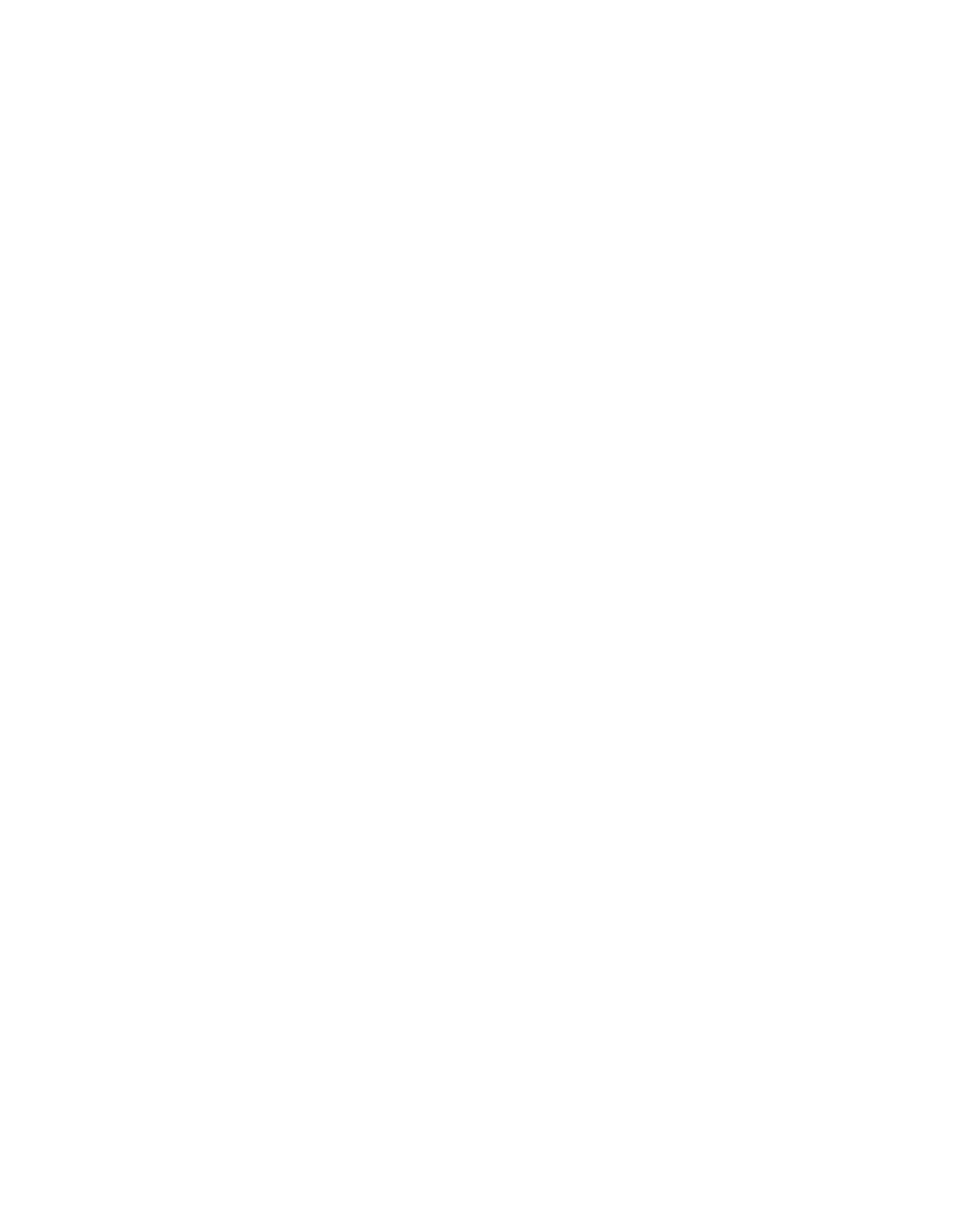# **MINUTES OF THE Nov. 11, 2008 TOWN BOARD MEETING**

## Beaver Dam Town Hall, W8540 Cty W, Beaver Dam, WI

Public Hearing on the petition for partial closure of Parker Rd. This hearing is postponed due to a 30 day summons type notice to adjoining property owners is required. Chairman Neal Stippich called the Nov 11, 2008 Town Board meeting to order at 7:00pm. Roll call was taken, present, Neal Stippich, Mark Bobholz, Ken Waddell, John Kuzniewicz, Treasurer Annette Sustman, Clerk, Cheryl Goodrich. Jeff Schmitt absent. Notice of the meeting was posted Nov 5, Published Nov 6, 2008.

Motion by Mark Bobholz to adopt the agenda as presented, seconded by Ken Waddell, all in favor, motion carried.

Minutes of the Oct 14 meeting were read. Motion by Ken Waddell to approve minutes with one correction on pg 2, Par 2, remove 7 from parcel number. Motion seconded by Neal Stippich, all in favor, motion carried.

#### **COMMITTEE REPORTS**

PLANNING COMMITTEE – Tom Zeamer read the minutes from the Oct 27 meeting. LAND USE ADMINISTRATOR – Tom Zeamer presented the monthly report. Projects totaling \$239,000 with Fees totaling \$460.

BOARD OF APPEALS – No meeting

**POLICE REPORT** – Chief John Kreuziger distributed and discussed the monthly activity report. Others items of discussion were as follows: Kwik Trip reimbursed \$527.40 for fuel pump damage in the squad from bad gas. Fireworks stand owner plead guilty on 9 charges and paid \$1200 in fines. Multiple groups have been arrested for the area burglaries.

Motion by John Kuzniewicz to approve committee reports. Motion seconded by Mark Bobholz, all in favor, motion carried.

**TREASURERS REPORT** was given by Annette Sustman. Checks written in the month of Oct. total \$101,615.87. As of Oct 31, 2008, there is a balance of \$2,531.60 in the checking account, \$88,343.07 in the savings acct, \$317,268.46, in the tax acct and \$755,186.61 in CD's. Motion by John Kuzniewicz to approve treasurer's report, seconded by Mark Bobholz, all in favor, motion carried.

**PAYMENT OF BILLS:** Letter to be sent with the General Asphalt check, stating that repair on a bump on Zimmerman Dr may be needed in the spring. Motion by Neal Stippich to approve payment of bills presented, holding the payment to Scott Const. until it is reviewed by Neal. Motion seconded by John Kuzniewicz, all in favor, motion carried.

**TOWN RESIDENTS –** Ann Cook handed out a News Release on a City Public Hearing to review it Comprehensive Plan for Wed. Nov 12, 6pm.

#### **UNFINISHED BUSINESS**:

- 1. Salt Storage The present storage area will be moved to the front of the parking lot. Money has been put into the 2009 budget for a new storage area with construction to begin in the spring.
- 2. Update Comprehensive Plan The board will meet on Jan 6 to compare and review the plan.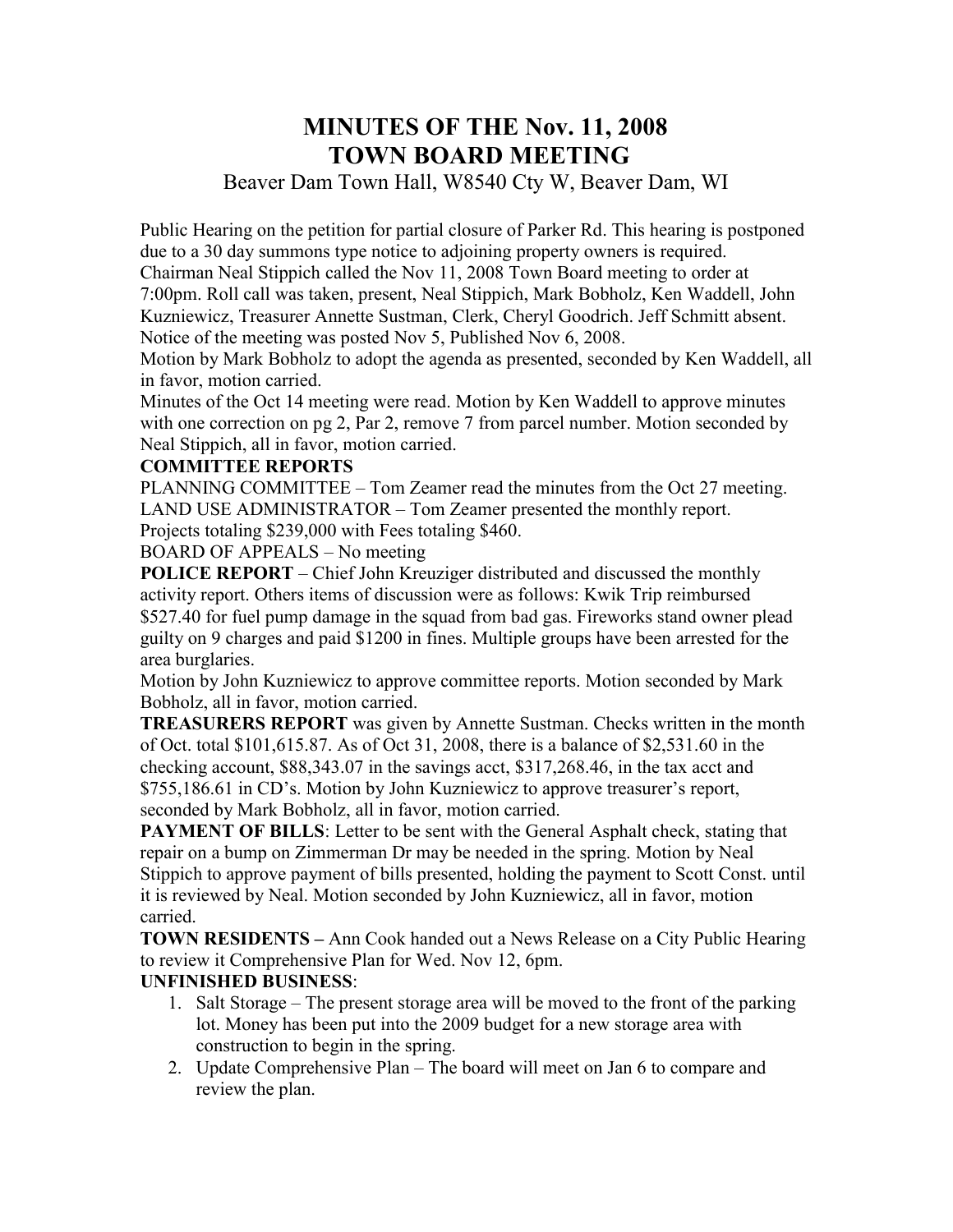#### **NEW BUSINESS**:

- 1. Town Resolution for partial closing of Parker Rd.- Motion by Mark Bobholz to table until Jan 13 to allow for proper 30 notification to adjoining property owners. Motion seconded by John Kuzniewicz, all in favor, motion carried.
- 2. Prairie Hill Subd. Time extension of developer's agreement and update bond Ann Cook stated the present agreement has expired and request an extension until Sept 09 for the base asphalt with an updated 2 yr letter of credit with new cost estimate thru Dec 2010. Motion by Neal Stippich to grant the extension of the developer's agreement and letter of credit/bond. Motion seconded by John Kuzniewicz, all in favor, motion carried.
- 3. 2009 Dog Contract Motion by Neal Stippich to table until the Dec meeting to allow to compare with the 2008 contract. Motion seconded by Mark Bobholz, all in favor, motion carried.
- 4. Appraisal Contract No reval will take place in 2009 and the original contract is good thru July 2009.

**CLERKS REPORT –** Operators License applied for from Nicole Haas and Julie Bashinski. Motion by Mark Bobholz to approve operator's license, seconded by John Kuzniewicz, all in favor, motion carried. Information received by the clerk is as follows: WTA Energy Seminar Nov 18. Motion by Mark Bobholz to approve pymt for any volunteer that may go. Motion seconded by Ken Waddell, all in favor, motion carried. WTA?UTC Oct minutes; State of WI Office of the Commissioner of Railroads findings of Fact; Invitation to the BD Chamber Economic Update luncheon Nov 26.

**CHAIRMAN/SUPERVISORS CORRESPONDENCE AND INFO** - Information received by the chairman & supervisors is as follows: Chamber Luncheon; City BD News Release; WTA Working Lands Workshop, Dec 8 Neal Stippich/Tom Zeamer may go. DOT Policy changes to Local Force Act Agreements for local units of Government working on their local highway systems using fed funds. Thank you from the County Clerks office for a well run election, and Fire Assoc meeting Thur., Nov 13 7:30pm..

Motion by Mark Bobholz to adjourn, second by Ken Waddell, all in favor, motion carried. Meeting adjourned 8:50p.m.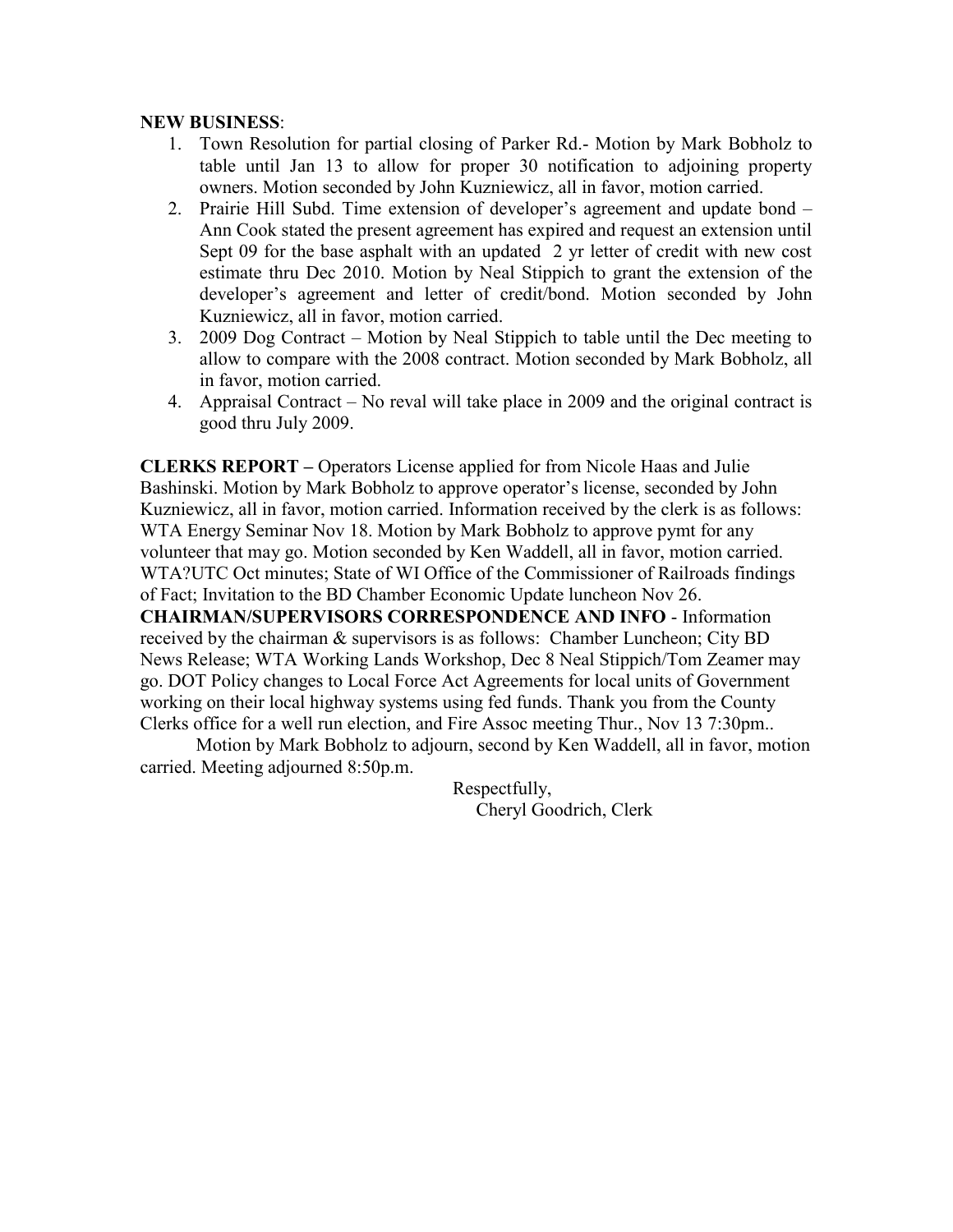# **Approved MINUTES OF THE Dec 9, 2008 TOWN BOARD MEETING**

### Beaver Dam Town Hall, W8540 Cty W, Beaver Dam, WI

Chairman Neal Stippich called the Dec 9, 2008 Town Board meeting to order at 7:00pm. Roll call was taken, present, Neal Stippich, Mark Bobholz, Jeff Schmitt, John

Kuzniewicz, Ken Waddell, Treasurer Annette Sustman, Clerk, Cheryl Goodrich.

Notice of the meeting was posted Nov 26, Published Dec 4, 2008.

Motion by John Kuzniewicz to adopt the agenda as presented, seconded by Jeff Schmitt, all in favor, motion carried.

Minutes of the Nov  $11<sup>th</sup>$  meeting were read. Motion by Mark Bobholz to approve minutes with one correction on pg 1, #2 unfinished business adding review proposals for updating the comprehensive plan. Motion seconded by Neal Stippich, all in favor, motion carried.

#### **COMMITTEE REPORTS**

PLANNING COMMITTEE – Tom Zeamer read the minutes from the Nov 24 meeting. LAND USE ADMINISTRATOR – Tom Zeamer presented the monthly report.

Projects totaling \$10,000 with Fees totaling \$85.

BOARD OF APPEALS – No meeting

**POLICE REPORT** – Chief John Kreuziger distributed and discussed the monthly activity report. Others items of discussion were as follows: Sex offenders watched, fraud complaints, deer crashes, calls on stray cats, 2 semis stopped on Ollinger Rd and the squad camera is in operation.

Motion by John Kuzniewicz to approve committee reports. Motion seconded by Jeff Schmitt, all in favor, motion carried.

**TREASURERS REPORT** was given by Annette Sustman. Checks written in the month of Nov. total \$141,299.20. As of Nov 30, 2008, there is a balance of \$9,456.36 in the checking account, \$190,883.39 in the savings acct, \$157,430.21, in the tax acct and \$763,707.25 in CD's. Motion by Jeff Schmitt to approve treasurer's report, seconded by Ken Waddell, all in favor, motion carried.

**PAYMENT OF BILLS:** Check for Dodge Concrete to be voided as the bill was incorrect. Motion by Jeff Schmitt to approve payment of bills presented, voiding the Dodge Concrete check. Motion seconded by Mark Bobholz, all in favor, motion carried. **TOWN RESIDENTS –** None

## **UNFINISHED BUSINESS**:

1. Dog Contract with the Dodge County Humane Society – Motion by John Kuzniewicz to approve the 2009 contract with a change from 20 to 30 days for payment of bill. Motion seconded by Ken Waddell, all in favor, motion carried.

#### **NEW BUSINESS**:

- 1. Act on the Recommendation of the Planning Committee on rezoning for ATC. ATC withdrew their request for rezoning so no action is needed.
- 2. Act on the recommendation of the Planning committee to amend Sect 62-63 of the zoning code to include construction storage facility/office as a Conditional Use in an  $A-2$  district. – As stated in the minutes of the Nov 24 Planning Committee meeting a motion was made and passed to recommend to the Town